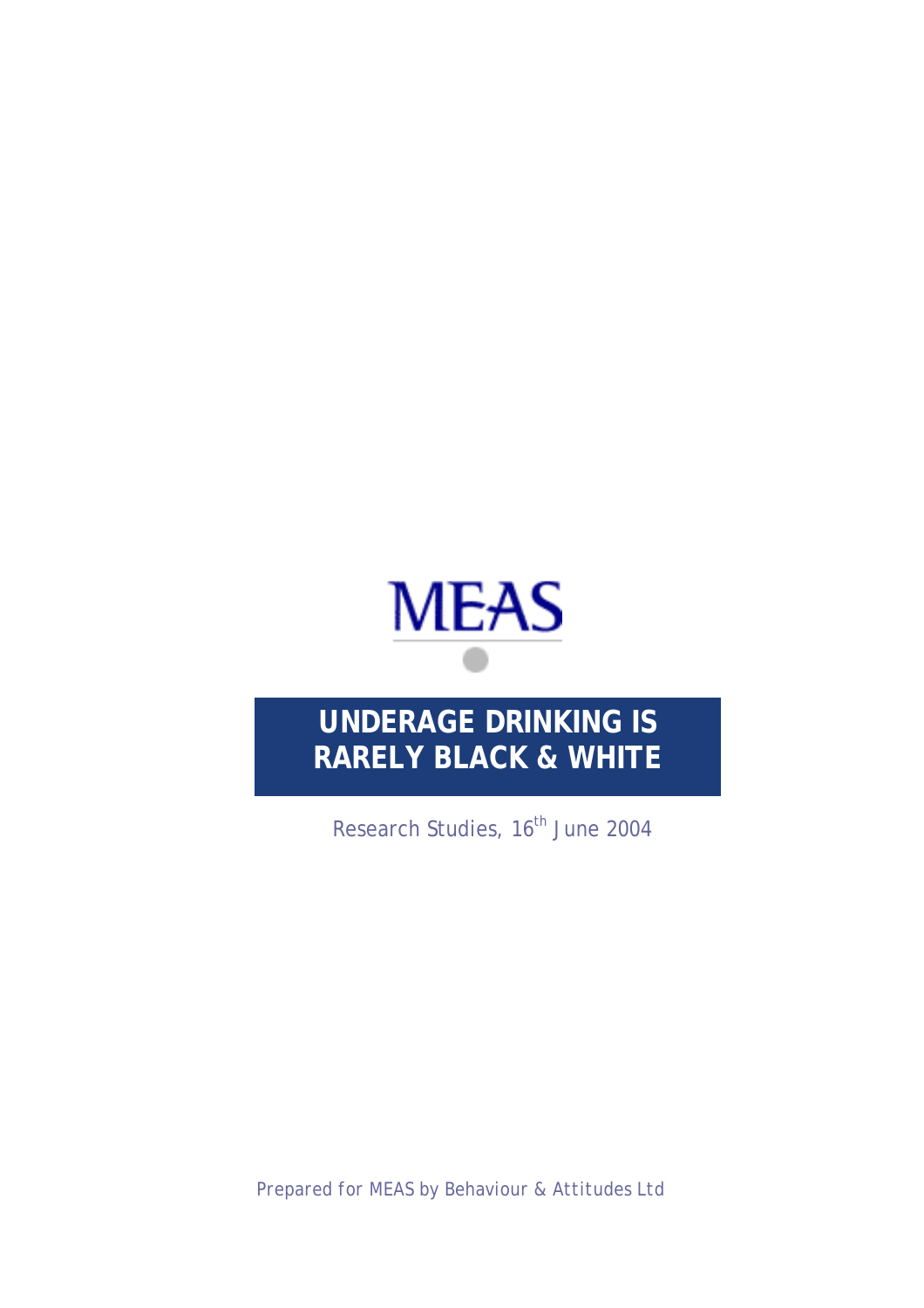| 1.             |  |
|----------------|--|
| 2 <sub>1</sub> |  |
| 3.             |  |
| 4.             |  |
| 5.             |  |
| 6.             |  |
| 7 <sub>1</sub> |  |
| 8.             |  |
| 9.             |  |
| 10.            |  |
| 11.            |  |
| 12.            |  |
| 13.            |  |
|                |  |
|                |  |
|                |  |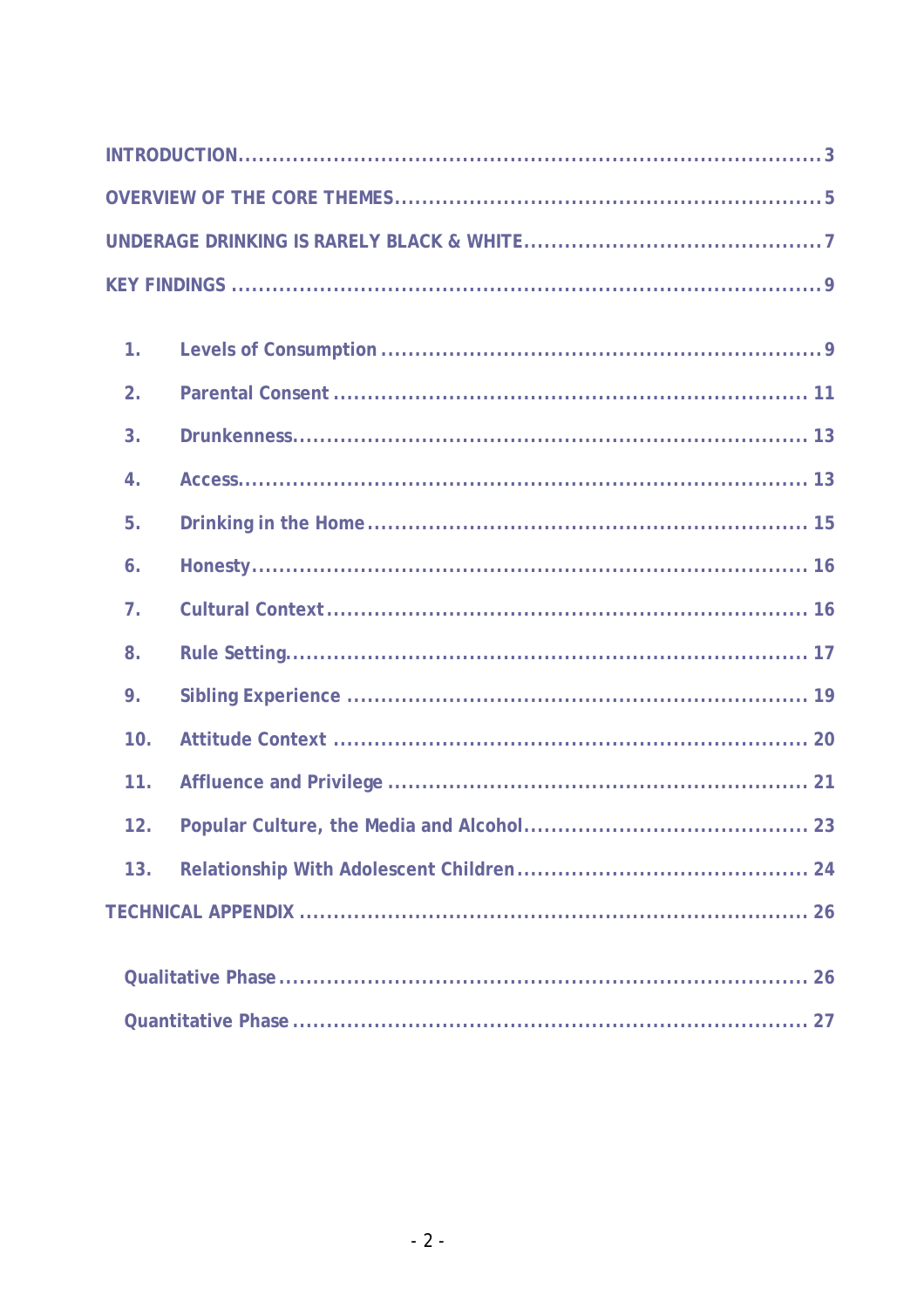#### <span id="page-2-0"></span>**INTRODUCTION**

- Behaviour & Attitudes undertook two separate but related studies for MEAS to study issues in relation to underage drinking. These are the initial elements of an intended strategy to understand and address the problem of underage drinking in Ireland. Further research will track the effectiveness of the proposed strategy.
- A wide ranging qualitative, focus group based, study was undertaken among both parents and children (separately) to explore the broad issues and look for suggestions as to possible solutions, in a format which might meaningfully address children, while not alienating or upsetting their parents. Nine focus groups were undertaken with children (three aged 10 & 11, three aged 13 & 14 and three aged 16 & 17) and three longer groups with parents, all during September 2003. The parents groups included mothers of children within the relevant age groups. Some of these groups were with 'first time' parents of children of the relevant age; while others were with women who have a number of teenage children (i.e. their now 13 and 14 year old children had older brothers and/or sisters). The groups were well distributed around the country, representing urban and rural viewpoints, middle and working class views and so on. A detailed technical appendix is appended to this document.
- This exploratory qualitative study was followed by a benchmark quantitative survey among a representative, nationwide quota controlled sample of 400 12-17 year olds, fielded between 1<sup>st</sup> and 9<sup>th</sup> December 2003. The content and thrust of this survey was based upon the insights gleaned from the preliminary qualitative phase.
- At all stages of the research parental consent was received (in writing) prior to allowing the participation of their children in the study. The research agency explained the scope and objectives of the study to parents and ensured throughout that the process did not introduce ideas or thoughts to children which they may not have previously entertained. Focus group participants attended in 'Friendship Pairs'.
- **Research about underage drinking among minors has traditionally been avoided** by professional marketing research agencies, but it was decided to become involved in this study, given that it was being fielded 'in the common good' and was seeking to arrive at a better informed understanding of the causes of, and potential solutions to, the underage drinking problem. Without proper research we do not feel that the problem of underage drinking can be properly understood or addressed.
- **Dueries on the methodology and research approach to Larry Ryan, Director,** Behaviour & Attitudes Marketing Research, 26 Burlington Road, Dublin 4. [larry@banda.ie.](mailto:larry@banda.ie) Copyright in the research and this report is claimed by Behaviour & Attitudes and MEAS and reporting of it must state this copyright and acknowledge both the technical and ethical standards laid down by its authors and sponsors.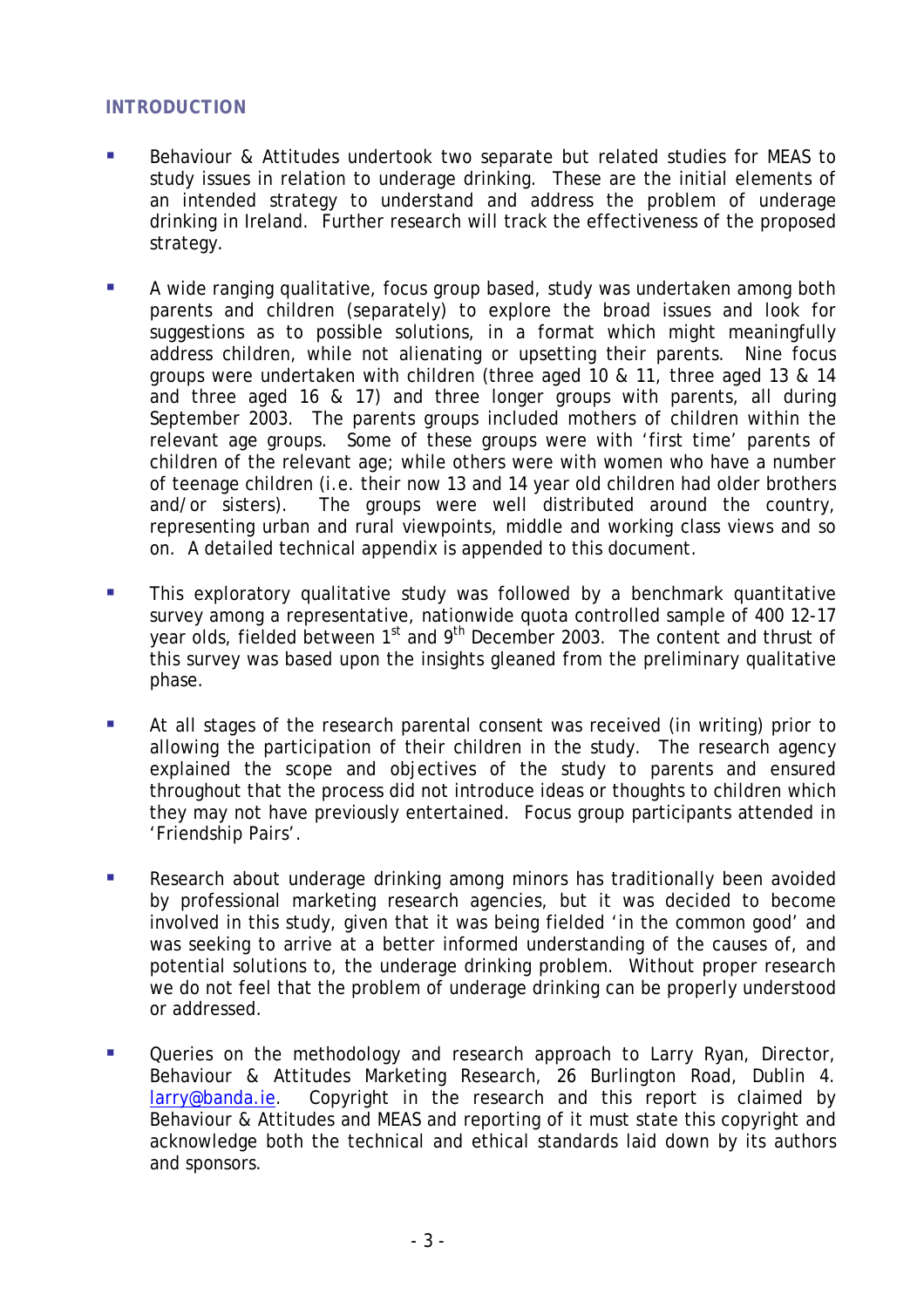**This report summarises some key themes from both studies and is being released** by MEAS to coincide with the unveiling of an underage drinking strategy. Queries on this report and strategy to Fionnuala Sheehan, Chief Executive, MEAS.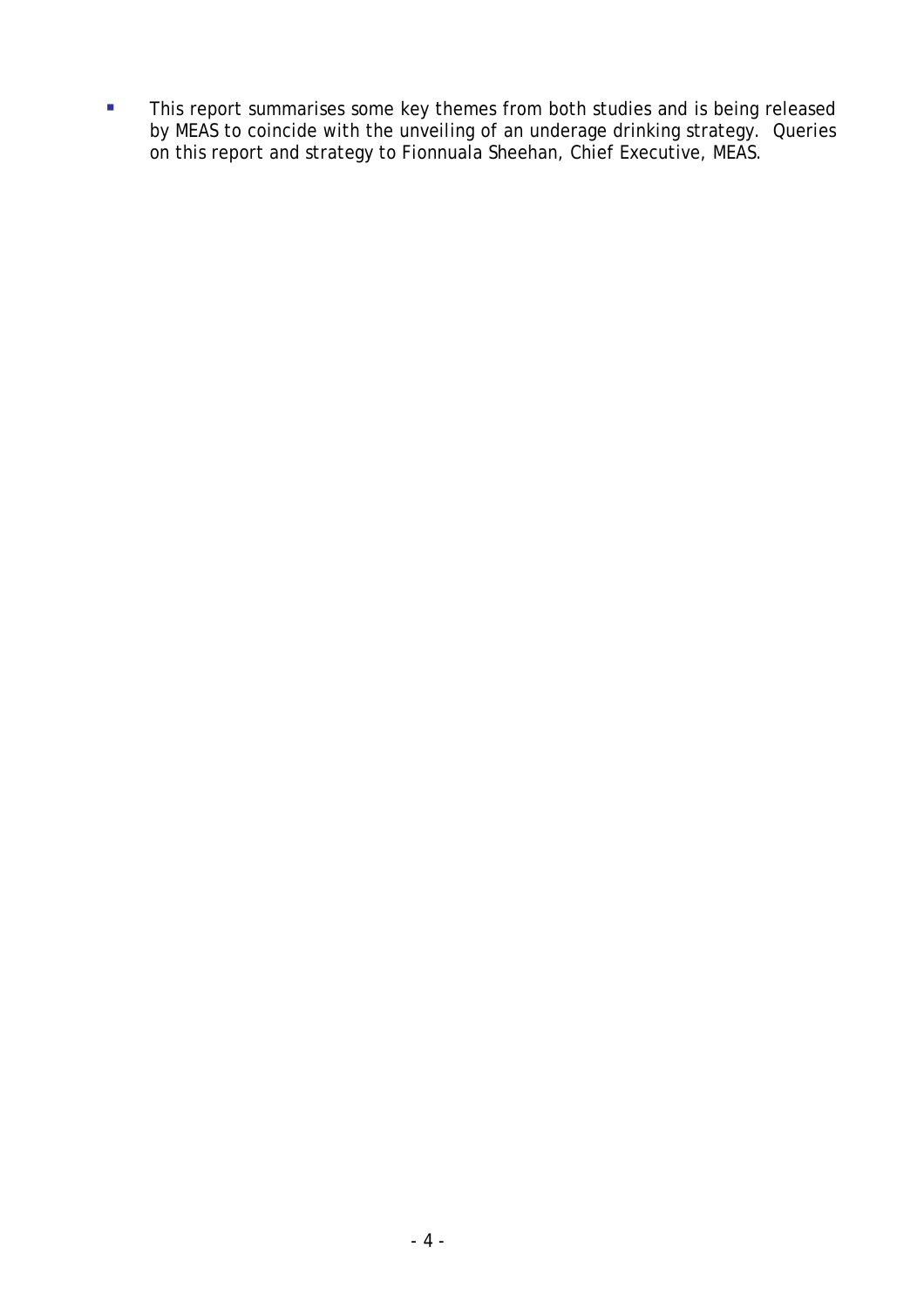## <span id="page-4-0"></span>**OVERVIEW OF THE CORE THEMES**

- The study endorsed the widely held view that underage drinking is comparatively widespread, and tends to be well engrained from 15 or 16 years of age or so, on average. It seems however that underage drinking may not be appreciably 'worse' than in bygone years, at least in so far as it is possible to compare and contrast current underage drinker's behaviour with that claimed by parents of teenage drinkers (in their own adolescence).
- However, the types of alcohol being consumed nowadays are clearly more palatable and easily drunk by teenagers, while teenagers also tend to be much 'better off' than their parents had been at the same age. Many teenagers now work and ready access to money would seem to fuel teenager's propensity to drink. The escalation in the relationship between underage drinking and involvement in random violence is a striking generational difference, however.
- Another contextual change, which has fundamentally altered the teenage perspective upon alcohol, relates to its treatment and coverage by the media. The current media and general public fascination with celebrities and other aspects of popular culture, exposes children to apparent widespread use of alcohol by sports, pop and other icons. Alcohol use has been 'normalised' and most kids can recount details of favoured celebrities' over indulgence in alcohol. This influence is both pernicious and seemingly unstoppable, and is compounded by widespread unsupervised access to TV, magazines and so on.
- Access to alcohol is not a problem for teenage drinkers, and a combination of theft from home, use of fake IDs and the turning of a 'blind eye' by some pubs and off licenses makes it easy to drink underage. What is striking is that in some areas (particularly outside Dublin) underage drinkers are often getting alcohol from the same licensed premises and "off licenses" their parents had frequented (underage) in a previous generation. Many parents feel that law enforcement is disappointing, making their role much more difficult. This is compounded by widespread production/use of fake IDs, and the absence of a mandatory national identity card system.
- A number of the most striking aspects of these studies relate to parental attitudes and parenting styles. These have changed a lot it seems, and in many instances have had the effect of facilitating easier underage access to alcohol.
- Many parents now drink at home and there is evidence that in such homes underage alcohol use is also more common. This is particularly true of Dublin. Underage alcohol experimentation is much less common in homes where alcohol is not drunk.
- Many parents allow their children to drink in their company, or on special occasions, from a relatively young age. This is often justified on the basis that the regime operated 'in their day' was much more strict but no more successful; alcohol use was covert, illicit, hidden and a tempting 'forbidden fruit'. However, allowing more controlled use in home clearly does not substitute for illicit, out of home experimentation, which is still commonplace.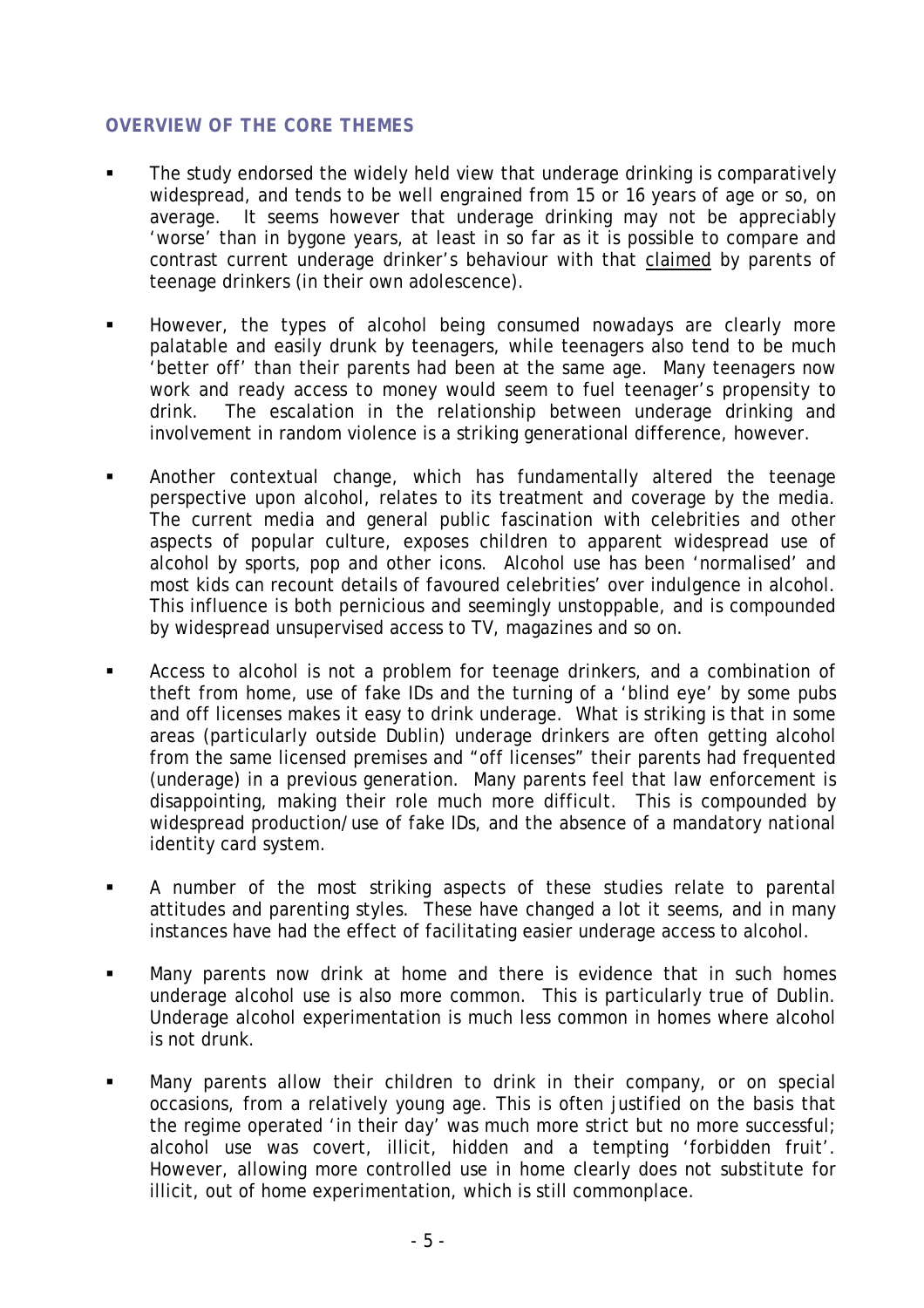- A substantial shift in 'parenting style' is apparent. Many parents strive for a more open, trusting and friendly relationship with their children (rather than the much more hierarchical, rule-based manner of their own treatment by their parents). It is hoped that this will build honesty and trust, although it is evident that it is much harder for them to police transgressions, or to impose discipline where children step out of line.
- There is evidence of widespread youth dishonesty about underage drinking (how much, how often etc) and despite the greater empathy many parents hope to foster, this does not seem to be reciprocated by their children with a more honest dialogue about alcohol. Alcohol use remains a core 'boundary testing' activity for many Irish teenagers.
- A worry highlighted by these studies relates to a probable decline in parents contact with their children's friends parents. Many don't seem to have the time to forge links with other parents, but others undoubtedly don't have the inclination. Voluntarism is not evidently strong, and few seem inclined (or able) to help out in sports, organising youth activities, and so on. Integration into local communities seems to be on the wane, and with this attitudinal climate or shift it is difficult for common approaches or standards to be discussed. If anything, parents can seem suspicious of, and defensive when, alcohol use is raised by other parents; quick to defend their own children, and slow to discuss their approach to it honestly.
- A central requirement would seem to be for more genuine and open discussion about alcohol among parents. Many feel the need for a pragmatic approach and others (far fewer) seem to resist this more acquiescent or permissive stance. Variation in approach from family to family leads to a 'divided front' and parents are keen to be able to impose or consider a more universally agreed approach (which is both pragmatic, but capable of drawing a firmer and more generally endorsed 'line in the sand' in relation to underage drinking). While many parents may allow drinking from 16 or so, there is recognition that a more tolerant approach may not be wholly successful. However, the imposition of rigid rules seems to be an aspect that many parents are uncomfortable to handle, and they often would prefer to have access to a wider (and perhaps firmer) status quo approach.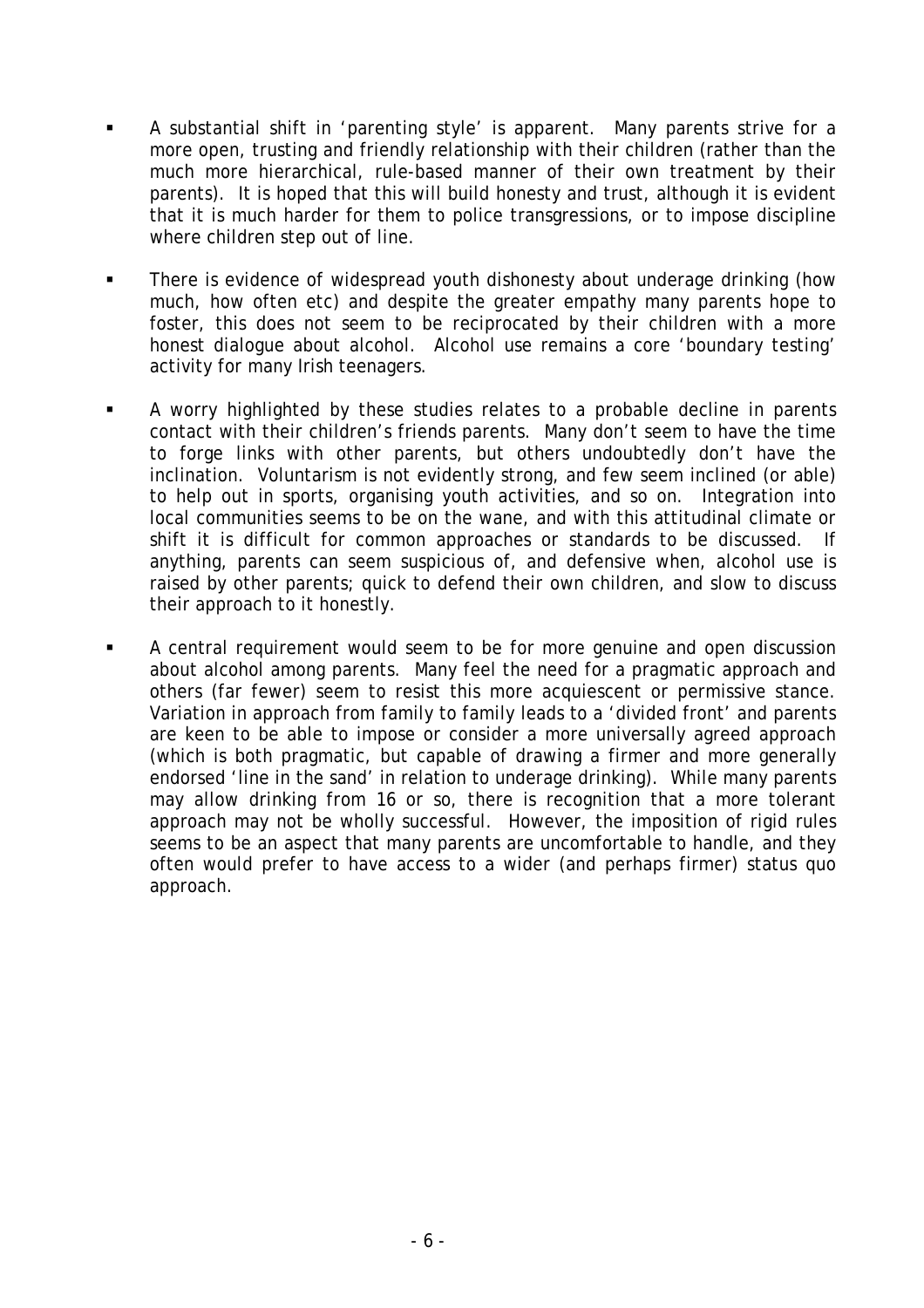# <span id="page-6-0"></span>**UNDERAGE DRINKING IS RARELY BLACK & WHITE**

- **Underage alcohol consumption is a very complex issue in Ireland today and this** research highlights many ambiguities in this respect. It is not a black and white issue and it becomes more difficult to interpret the research data for this reason.
- A few of the principle ambiguities highlighted include:
	- a) Many children are allowed to drink by their parents from 15/16 onwards. As such, the reported levels of consumption are not all illicit per se in the eyes of underage drinkers. They indicate that they have some degree of parental sanction (possibly not carte blanche, but often permission to drink in moderation in certain situations).
	- b) Many parents have drunk underage themselves and they may prefer to know where and when their children are drinking (rather than it being covert, as in their youth). Parents indicated that underage drinking is more talked about now, but on reflection, it may not be vastly different to how they behaved themselves, albeit with different alcohol formats and much less money.
	- c) Some parents are fearful of setting dogmatic, unrealistic rules about alcohol. They don't want to seem dictatorial and they don't want to lose their children's trust, confidence or friendship, when there are 'worse' things that their children could be doing (becoming pregnant, taking drugs, etc).
	- d) Few parents seem to agree, or know 'what is the right thing to do'. Some parents are more lax and other more strict. In this light it is hard to formulate more stringent guidelines, leading to a gradual drift towards 'lowest common denominator' behaviour. Central guidance is undoubtedly necessary, although few can imagine that a firm adherence to 'no alcohol below 18' as a rule is likely to work in practise. A more pragmatic approach is more likely to work, many feel. Few parents discuss the issue with children's other parents however, and this is an unfortunate absence.
	- e) The evidence from the children's survey suggests that those whose parents drink at home are more likely to drink themselves (whether with consent or not). Nonetheless, this may only reflect the fact that some are being allowed controlled exposure to wine with meals, on holidays etc. They may push out the boundaries of the permission granted to them (drinking more than they are allowed, or in situations where they haven't permission) but it is impossible to conclude that their drinking is worse or more problematic. It is apparent however, that in situations where alcohol is more on display, it is more easily pilfered from home. Many children do this, and the vast majority feel that underage drinkers rarely tell the whole truth to their parents.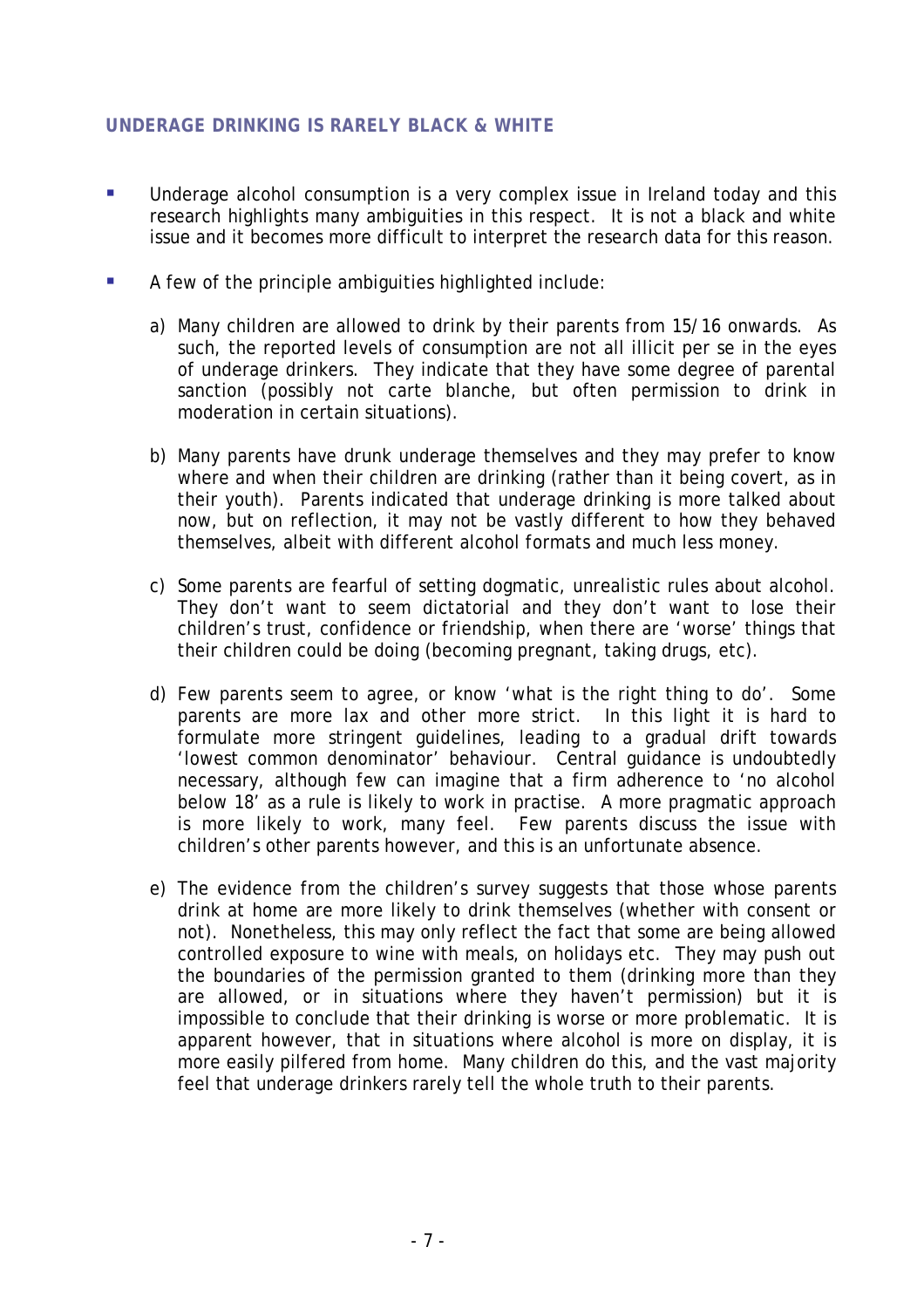- f) Such 'boundary testing' is typical of adolescence, but it is apparent that many parents nonetheless feel reassured if they believe that there can be a more open dialogue with their children around alcohol. In the past, underage drinking was far too covert; it is more easily discussed now, even if not with total honesty or candour. This seems preferable to the relative omerta of the 1960s or 1970's.
- g) While many parents might prefer that their children did not drink before 18 few feel that this is realistic. We did not set out to research whether the current legal drinking threshold is workable or not, but most seem to be of the view that it operates in theory only. Many parents feel that they need to be more pragmatic about when and if their child should drink, although by avoiding the issue - and many seem to - some hope that they will not be indicating to their children that they are 'soft' on the issue.
- The introduction of a formal national identity card system is strongly supported by parents, based on qualitative evidence, while some feel that licensing infringements should be more stringently policed. This would remove from parents some of their worries about the more troubling alcohol abuse (i.e. out of home, concealed) by their children.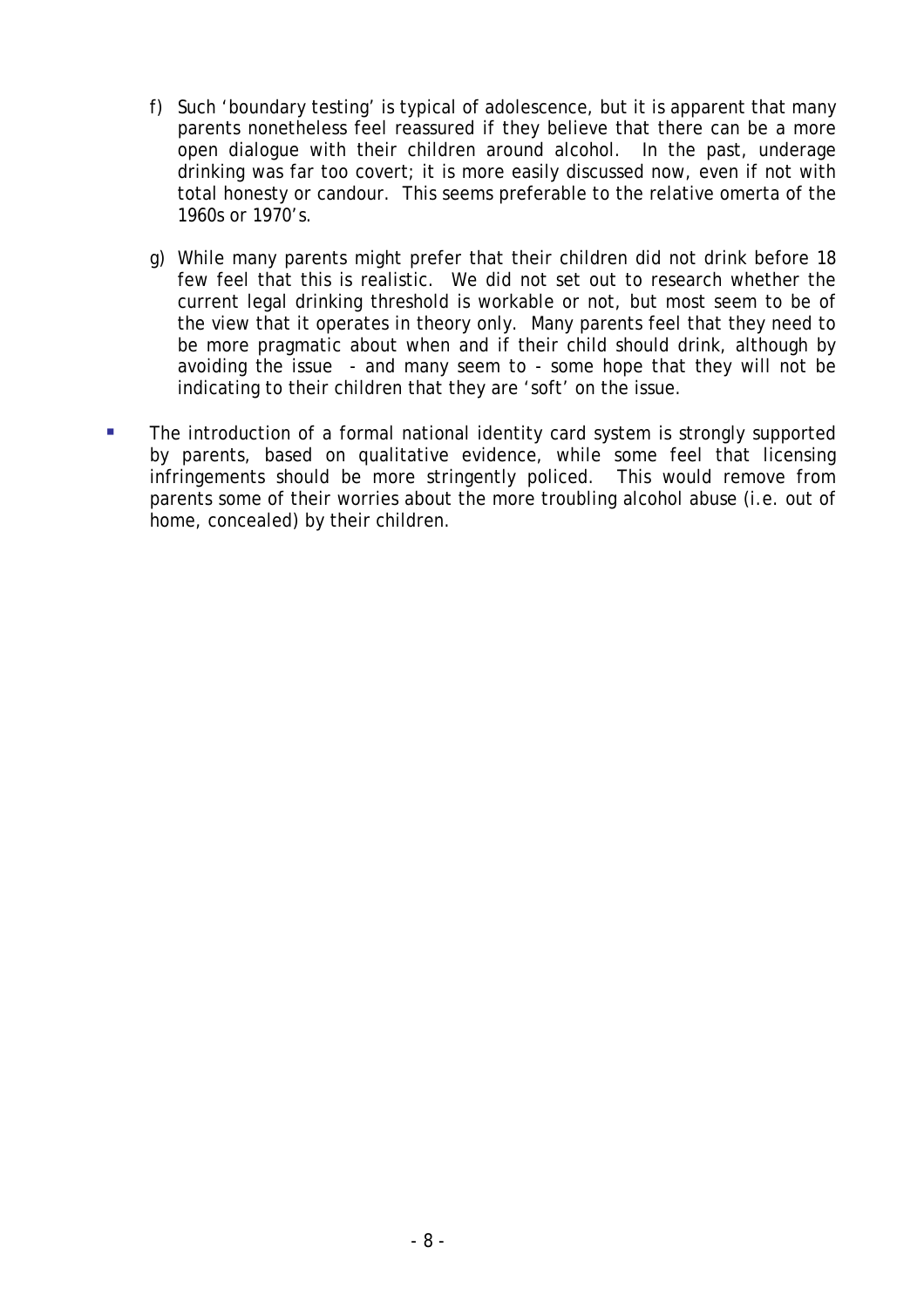#### <span id="page-8-0"></span>**KEY FINDINGS**

- 1. Levels of Consumption
- One in five 12-17 year olds indicate that alcohol consumption is effectively the norm within their peer group, although this masks its' near ubiquity among 16 and 17 year olds (43% drink regularly) and a far lower incidence among 12-15 year olds. Underage drinking is particularly pronounced in Dublin and in urban areas generally.



 The majority of 16 and 17 year olds consider alcohol to be relatively harmless and a matter of personal choice. Similar sentiments are most widespread in Dublin.



Focus groups with parents largely back this up and many parents do not confront the issue of underage drinking by their 16 and 17 year olds. Parents are often quite embarrassed by their lack of a decisive stance on alcohol, but they do not have the confidence to advocate very firm rules in many instances.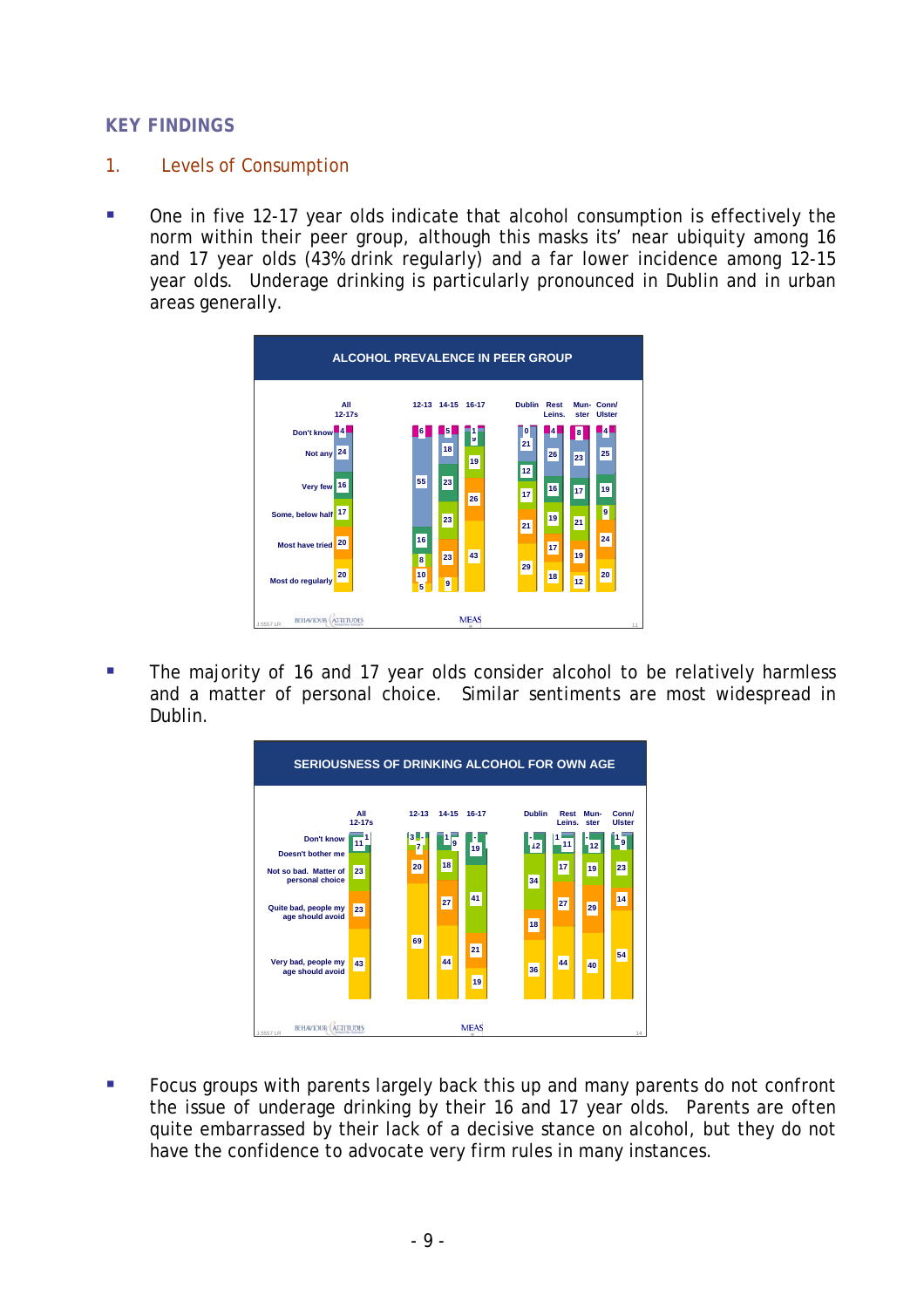Two in three 12-17 year olds have experienced alcohol; a quarter of 12-13 year olds, a half of 14 and 15 year olds and three quarters of 16 and 17 year olds.



 Of those who have drunk alcohol (64%), a median starting point occurs in or around 13 years of age, but with roughly 30% not starting to try alcohol until 15 years of age or later.



 Of those who have drunk alcohol, 1 in 8 drink it weekly, and almost a third monthly. Underage drinkers consume alcohol once per month on average.

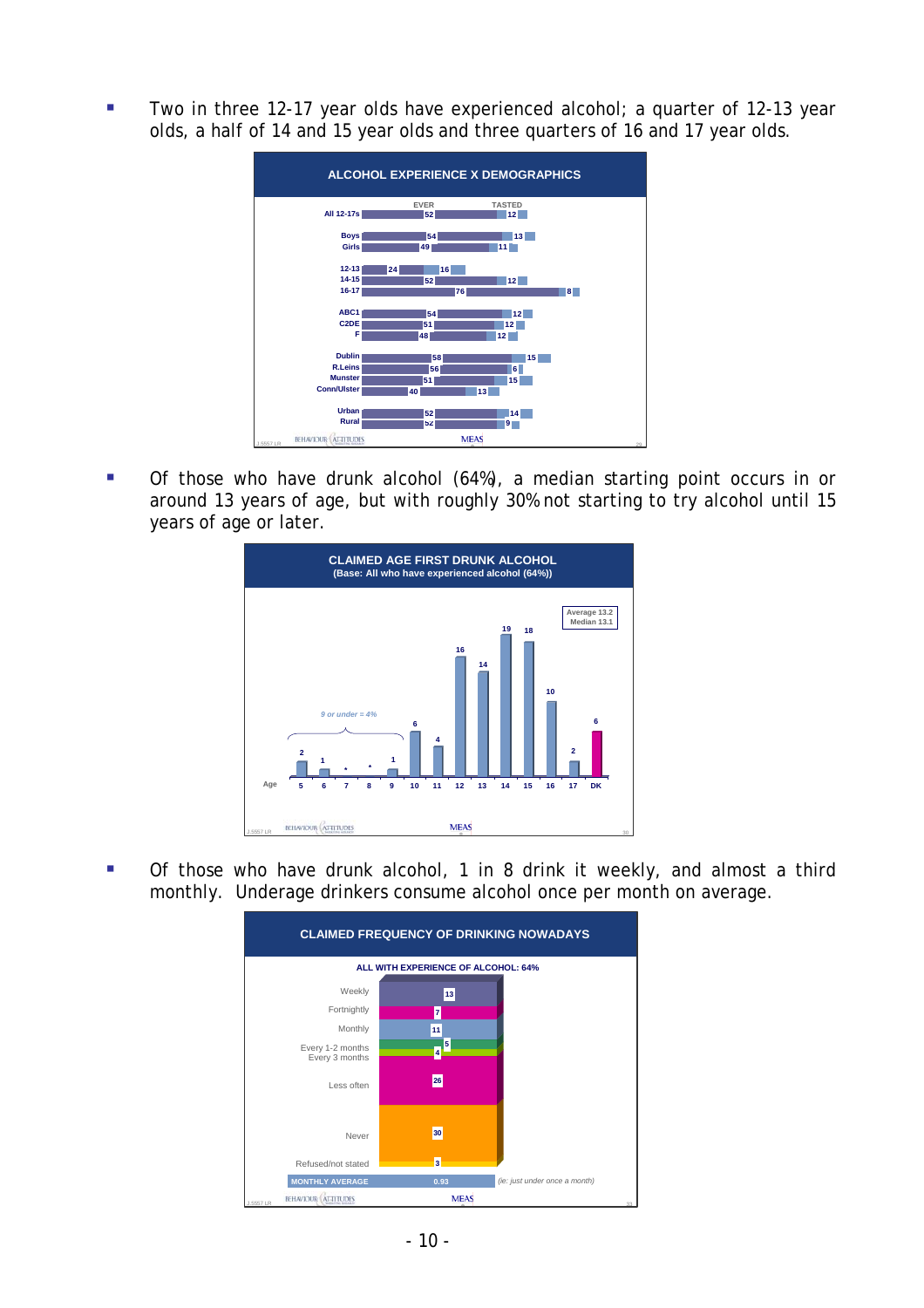<span id="page-10-0"></span> These figures still mask relatively low involvement in alcoholic experimentation below 15, but the near majority participation by 16 and 17 year olds. 45% of all 16 and 17 year olds drink monthly or more often (but just 8% of 14-15 year olds and 4% of 12-13 year olds).



#### 2. Parental Consent

- The extent to which young people claim to have parental consent for (some of) their drinking is striking.
	- 14% of all 12 and 13 year olds have drunk (at some stage) with parental consent (or a third of those who drink at this age).
	- 28% of all 14 and 15 year olds have drunk (at some stage) with parental consent (or 43% of those who drink at this age).
	- 54% of all 16 and 17 year olds have drunk (at some stage) with parental consent (or 63% of those who drink at this age).

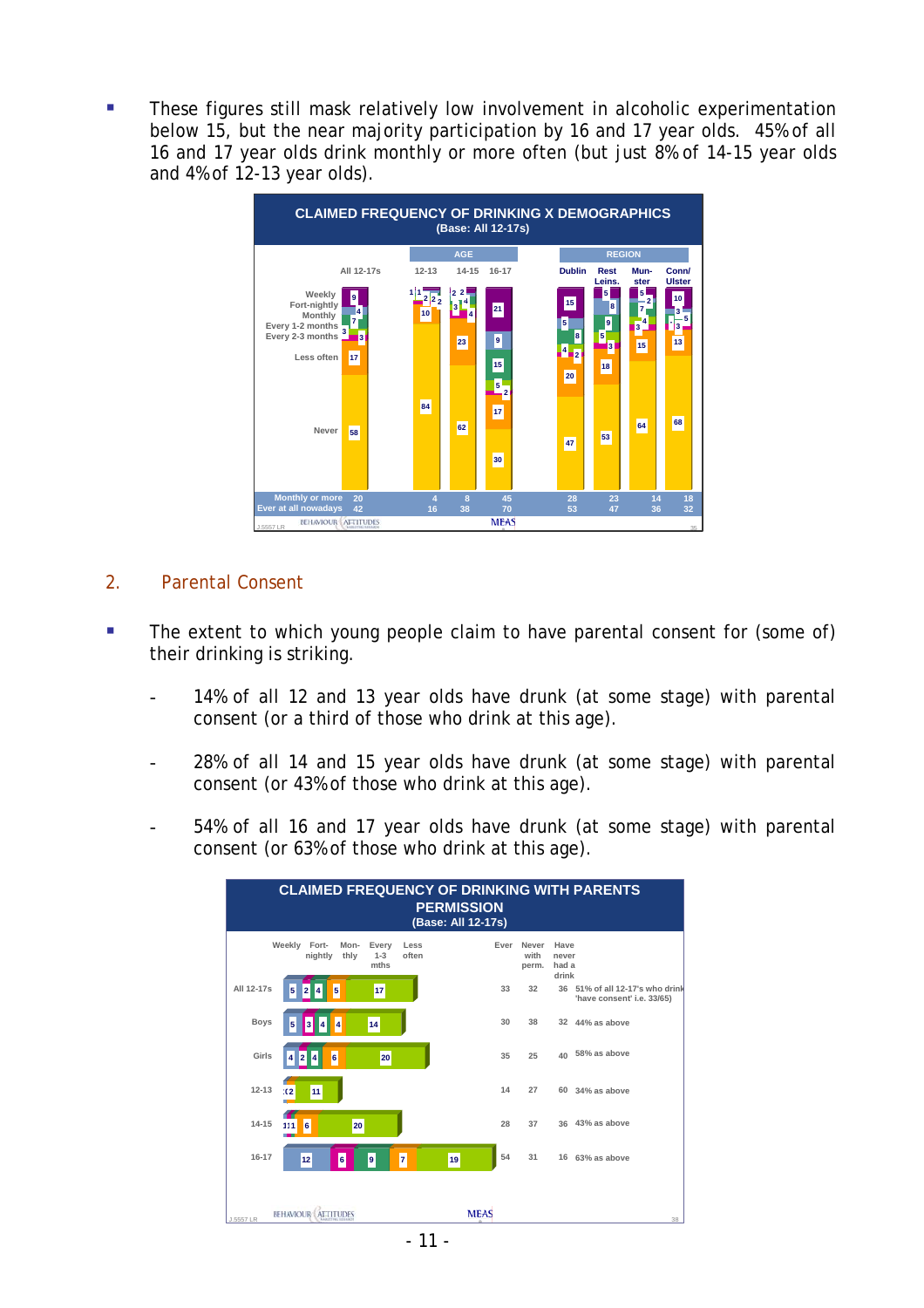- The qualitative study highlighted the frequently reported ambiguity of parents allowing their children to try alcohol (in moderation) at home, while their friends' parents may be wholly opposed to such experimentation. Many children will either pester their parents as a result, or quite commonly, decamp to the friends house and drink without telling their own parents.
- It was quite striking that parents rarely seem to talk to their children's friends' parents about their view of underage drinking. A very obvious weakness in the present environment is the absence of parents coming together to agree a concerted approach to alcohol (i.e. 'they can all drink at home from 16' or 'no alcohol at all until 18'.) Without more general "standard setting" by parents, and the application of universally endorsed and supported standards in relation to underage drinking, it becomes easy for many kids to 'fall through the cracks', or for parents to incorrectly believe that their own approach to the issue is working. Where each household has different rules, and some have none, lowest common denominator behaviour seems to develop. This contention was supported strongly by the focus groups with teenagers who are already drinking.
- Parents' misgivings about other parents' standards are very striking. A variety of verbatim quotations illustrate the extent and complexity of issues involved.

*"I went to a party with her and the mother asked me "can I check whether she's allowed drink tonight or not? If I don't ask, she'll tell me she can". Of course, I didn't know what to say. She's only 16 and it's against the law. I let her stay at the party anyway, but I couldn't stop thinking about it."* 

(Middle Class, South Dublin, Mother)

"*I rung the others' parents after he came home drunk and they said 'He wasn't in our house', 'Our sons weren't drinking', when I know he was drinking their (i.e. provided by other boys parents) alcohol. I was made to feel like the guilty one."* 

(Mother of 16-year-old boy, North Dublin)

*"I don't think you should treat them as your friends, or as equals. They are children and if you can't assert your authority you have no control over them. My rules are strict and they must be in at certain times, and that's earlier than their friends. I feel if I am not strict – and it would be easier not to be – that I can't reassure myself I am doing the right thing…there is too much relaxation of the standards set in the past".* 

(Working class mother of 4, North Dublin)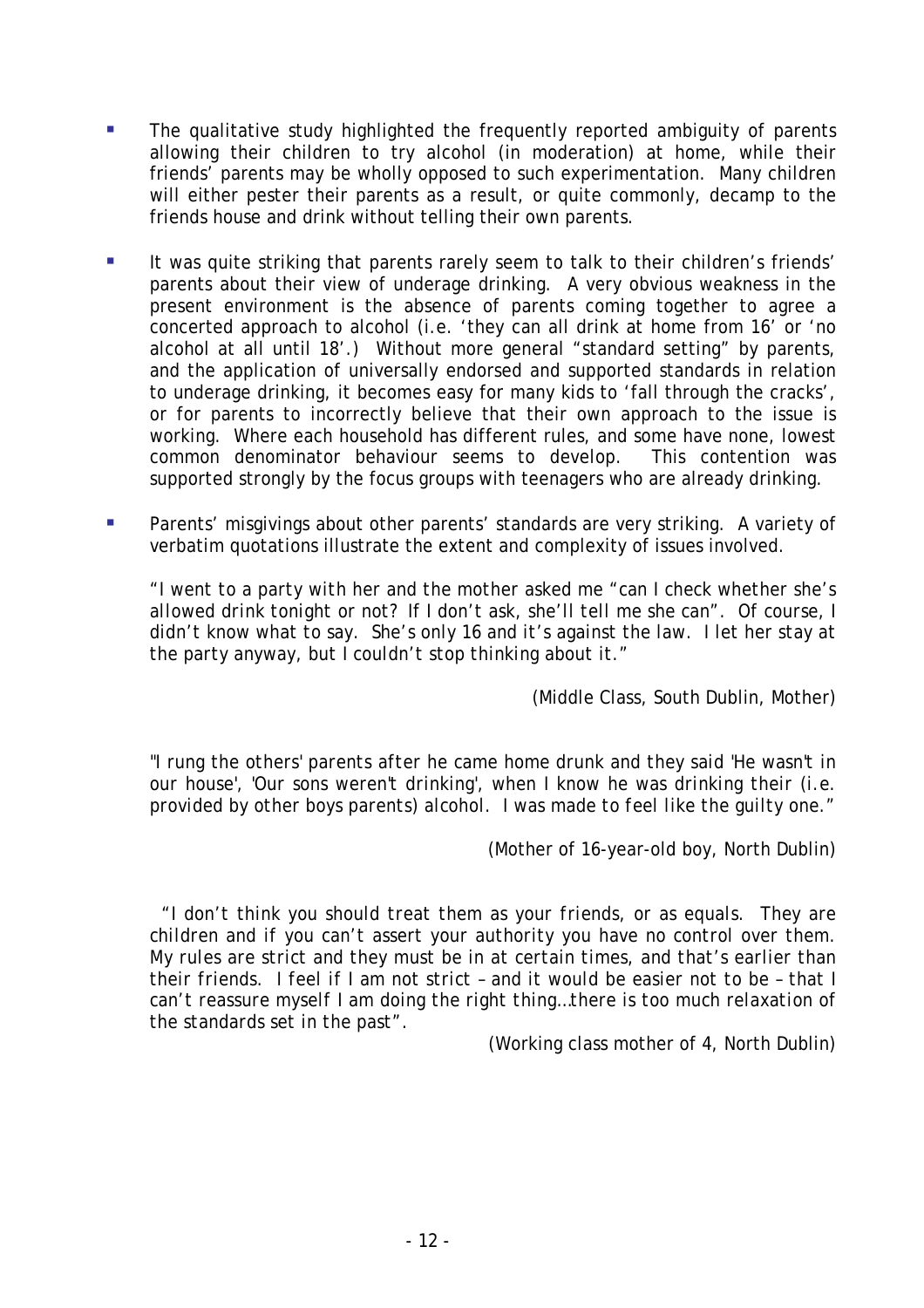## <span id="page-12-0"></span>3. Drunkenness

- **Among those who drink alcohol just 31% consider themselves to have been drunk** (or 20% of all 12-17 year olds), but these are primarily 16 and 17 year olds. Half of 16 and 17 year olds who drink at all have been drunk.
- Being drunk is much more common among boys and in Dublin.



 10% of those who drink get drunk at least occasionally, or 6% of all 12-17s. We suspect that the incidence of being drunk may be under-reported to some extent, although when asked to define drunkenness most visualise a very wide variety of symptoms (i.e. the coincidence of which would probably indicate severe drunkenness).

#### 4. Access

The majority of 16 and 17 year olds who drink are also likely to do so in the next two months, and the vast majority of these (6 out of 7) consider that they will do so with (at least some element of) parental consent.

| <b>LIKELIHOOD OF DRINKING IN NEXT 2 MONTHS</b><br>(Base: all 12-17s)                                                                        |                                                                                           |                                                   |  |  |  |  |  |  |
|---------------------------------------------------------------------------------------------------------------------------------------------|-------------------------------------------------------------------------------------------|---------------------------------------------------|--|--|--|--|--|--|
| <b>AT ALL</b><br>Very Likely Quite Likely Any Likelihood<br><b>Total Sample</b><br>37<br>20<br>17                                           | <b>WITH PARENTAL CONSENT</b><br>Very Likely Quite Likely Any Likelihood<br>14<br>16<br>30 | Any consent/<br>Any at all<br>$\frac{9}{6}$<br>81 |  |  |  |  |  |  |
| 39<br><b>Boys</b><br>23<br>16<br>Girls<br>18<br>17<br>35                                                                                    | 29<br>15<br>14<br>13<br>18<br>31                                                          | 74<br>$^{89}$                                     |  |  |  |  |  |  |
| $12-13$ $4$ 11 15<br>$14 - 15$ 10<br>20<br>30<br>$16 - 17$<br>63<br>44<br>19                                                                | 3<br>$-11$<br>14<br>20<br><b>6</b><br>14<br>31<br>22                                      | $\left[ 93\right]$<br>67<br>53<br>84)             |  |  |  |  |  |  |
| <b>Dublin</b><br>51<br>23<br>28<br><b>R.Leins</b><br>15<br>21<br>36<br><b>Munster</b><br>18<br>16<br>34<br><b>Conn/Ulster</b><br>5124<br>19 | 38<br>21<br>17<br>20<br>33<br>13<br>18<br>10<br>28<br>$\frac{1}{5}$ 15<br>l 10            | 75<br>92)<br>82<br>63                             |  |  |  |  |  |  |
| BEHAVIOUR ATTITUDES<br>1,5557 LR                                                                                                            | <b>MEAS</b>                                                                               | 45                                                |  |  |  |  |  |  |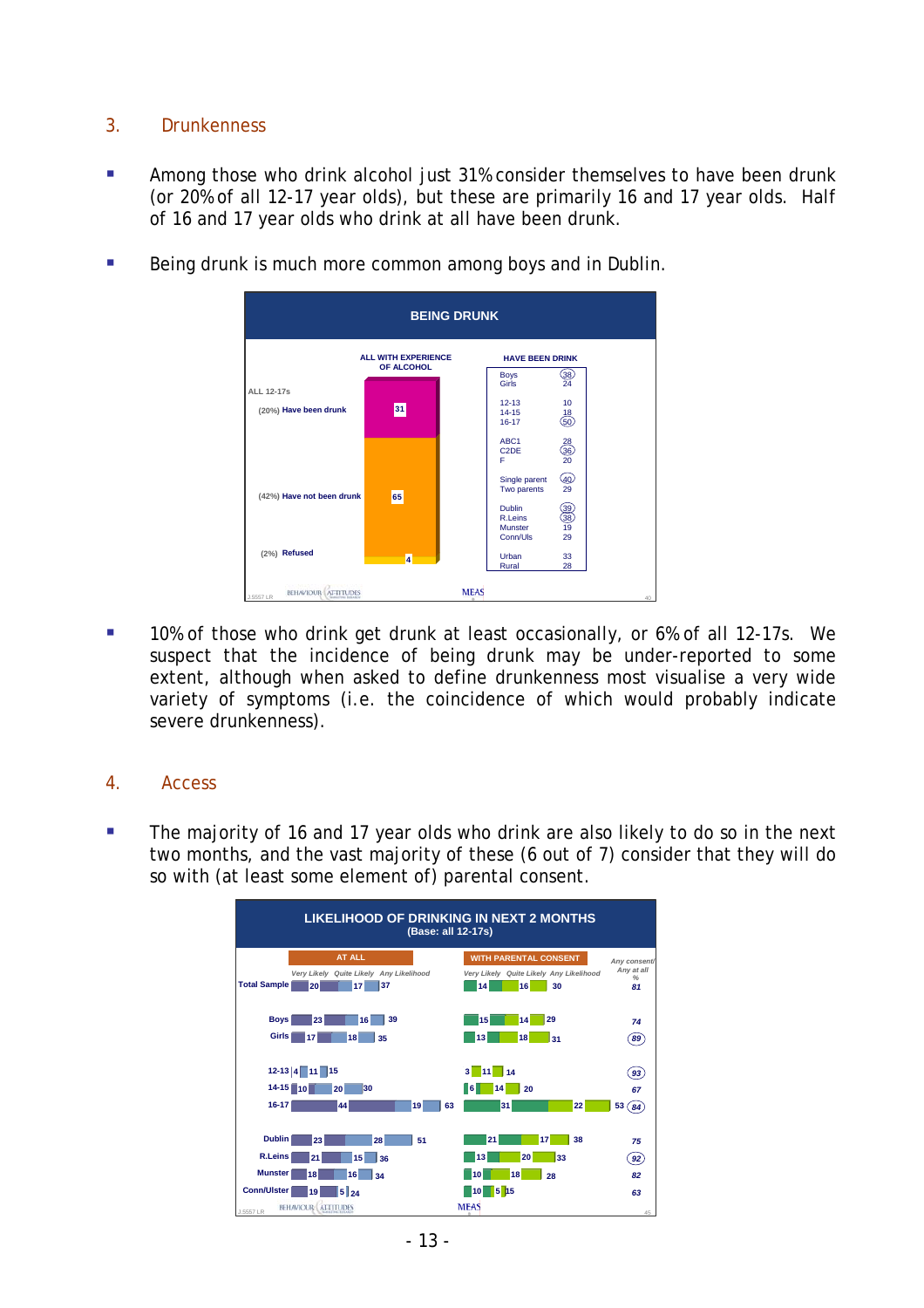$\overline{\phantom{a}}$ consider it easy to get alcohol. It is very easy for young people to obtain alcohol: One in three 12 and 13 year olds, two in three 14 and 15 year olds, and four out of five 16 and 17 year olds



- **The youngest respondents take it from home without asking, or get it from their** friends.
- By 14/15 many will approach strangers to buy it for them, whereas by 16/17 most can nominate up to three ready sources, with some being confident enough to buy it from licensed premises. The qualitative study indicates widespread use of fake IDs being the norm from 16 or so onwards. Doctored and borrowed passports are reasonably common. The lack of a mandatory national identity card scheme is lamented by many parents.

| <b>MOST LIKELY SOURCES OF ALCOHOL</b>      |                |                |                                 |                |                  |                 |                  |                                               |                    |
|--------------------------------------------|----------------|----------------|---------------------------------|----------------|------------------|-----------------|------------------|-----------------------------------------------|--------------------|
|                                            | <b>Total</b>   |                | <b>Sex</b><br>Male Femald 12-13 |                | Age<br>$14 - 15$ | 16-17           | ABC <sub>1</sub> | <b>Class</b><br>C <sub>2</sub> D <sub>E</sub> | F                  |
|                                            |                |                |                                 |                |                  |                 |                  |                                               |                    |
| Given it by friends                        | 53             | 52             | 53                              | 46             | (58)             | 54              | 47               | 56                                            | 60                 |
| Take it from home without asking           | 39             | 38             | 41                              | (46)           | 39               | 34              | 43               | 37                                            | 36                 |
| Get older brothers/sisters to buy for them | 37             | 36             | 39                              | 29             | (41)             | (41)            | 35               | 38                                            | $\left( 43\right)$ |
| Get a stranger to buy it for them          | 29             | 32             | 25                              | 18             | 34)              | $\overline{33}$ | 30               | 31                                            | 12                 |
| Buy themselves from an off license         | 22             | 23             | 21                              | $\overline{7}$ | 14               | 43)             | 24               | 19                                            | 31)                |
| Buy themselves in a nightclub              | 15             | 16             | 13                              | 6              | 9                | $\overline{27}$ | 12               | 14                                            | $\widehat{24}$     |
| Buy themselves in a disco                  | 15             | 17             | 13                              | 8              | 10               | $\overline{26}$ | 13               | 14                                            | $\widetilde{29}$   |
| Buy themselves in a pub                    | 12             | 12             | 12                              | $\overline{2}$ | $\overline{7}$   | $\widehat{26}$  | 9                | 13                                            | 19)                |
| Given it at home by parents etc.           | 8              | 8              | 8                               | $\overline{7}$ | 9                | 9               | (10)             | 8                                             | $\overline{2}$     |
| Given it by friends parents                | $\overline{7}$ | $\overline{7}$ | $\overline{7}$                  | 3              | $\overline{7}$   | 9               | 6                | 8                                             | 5                  |
| DK/not stated                              | 3              | 1              | 4                               | 6              | $\overline{2}$   | ٠               | 1                | 3                                             | $\overline{2}$     |
| Avg No of mentions                         | 2.41           | 2.42           | 2.36                            | 1.78           | 2.30             | 3.02            | 2.30 2.41        |                                               | 2.63               |
| <b>BEHAVIOUR</b><br>J.5557 LR              |                |                | <b>MEAS</b>                     |                |                  |                 |                  |                                               | 50                 |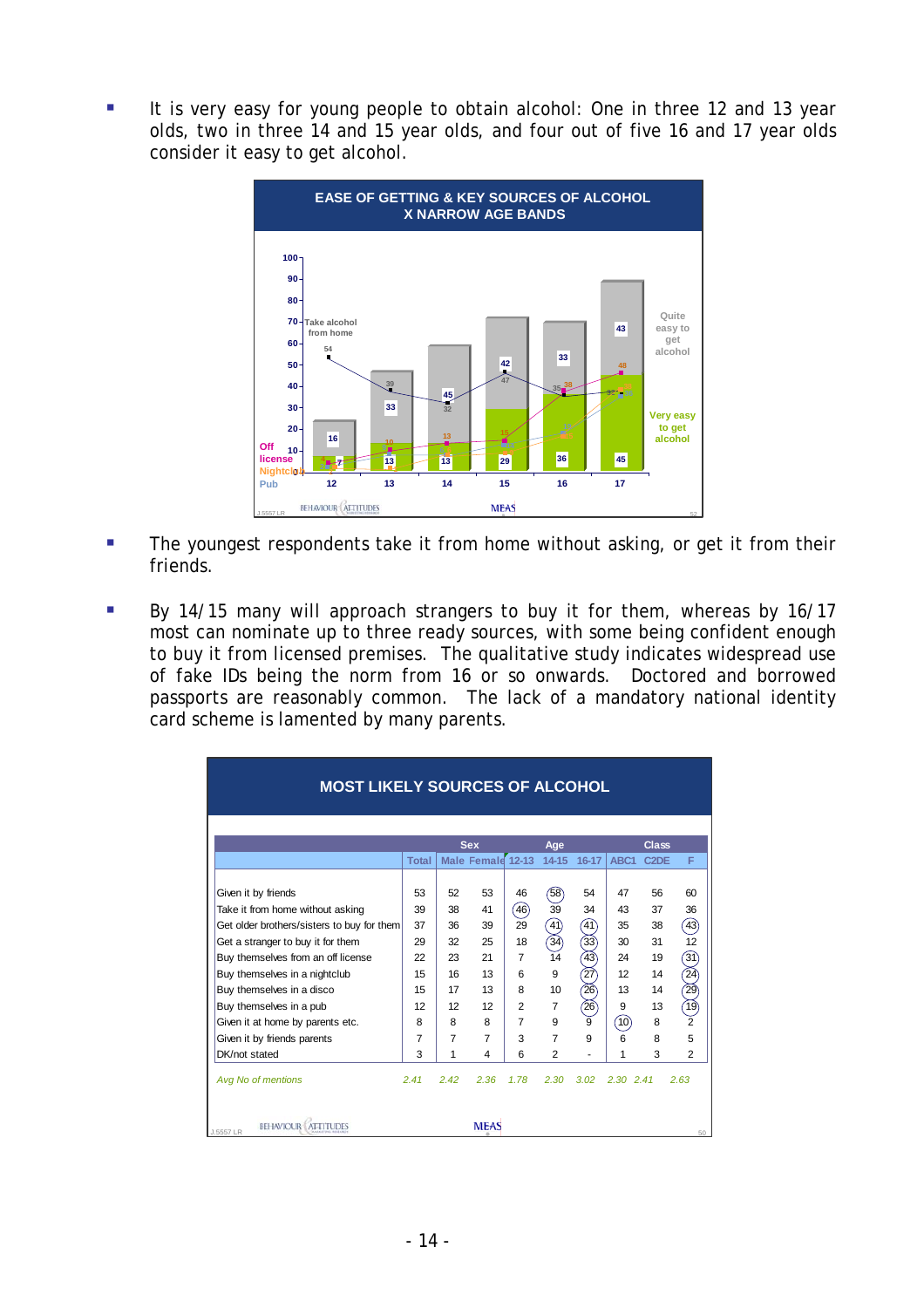## <span id="page-14-0"></span>5. Drinking in the Home

- **Just 1 in 12 children lives in a home whether neither parent drinks alcohol at all,** and the vast majority have two parents who drink alcohol, particularly in Dublin and on the East Coast generally.
- More than half of children live in homes where one or both parent drinks alcohol at home; Dublin is disproportionately over represented in this regard. Many separate studies indicate a very sharp rise in domestic alcohol consumption (by adults) over the past 10 years.



**There is a fairly direct relationship - whether causal or accidental - between** parent's and children's alcohol consumption; the most regular underage drinkers largely live in homes where one or both parent drinks alcohol domestically. The qualitative study would suggest that this makes pilfering alcohol from home much simpler for teenagers. Conversely, where alcohol is not consumed at home by parents, the onset of underage drinking by their children is slower. This might also relate to geographic and other social factors, but the apparent relationship between domestic parental drinking and children's drinking is indisputable.

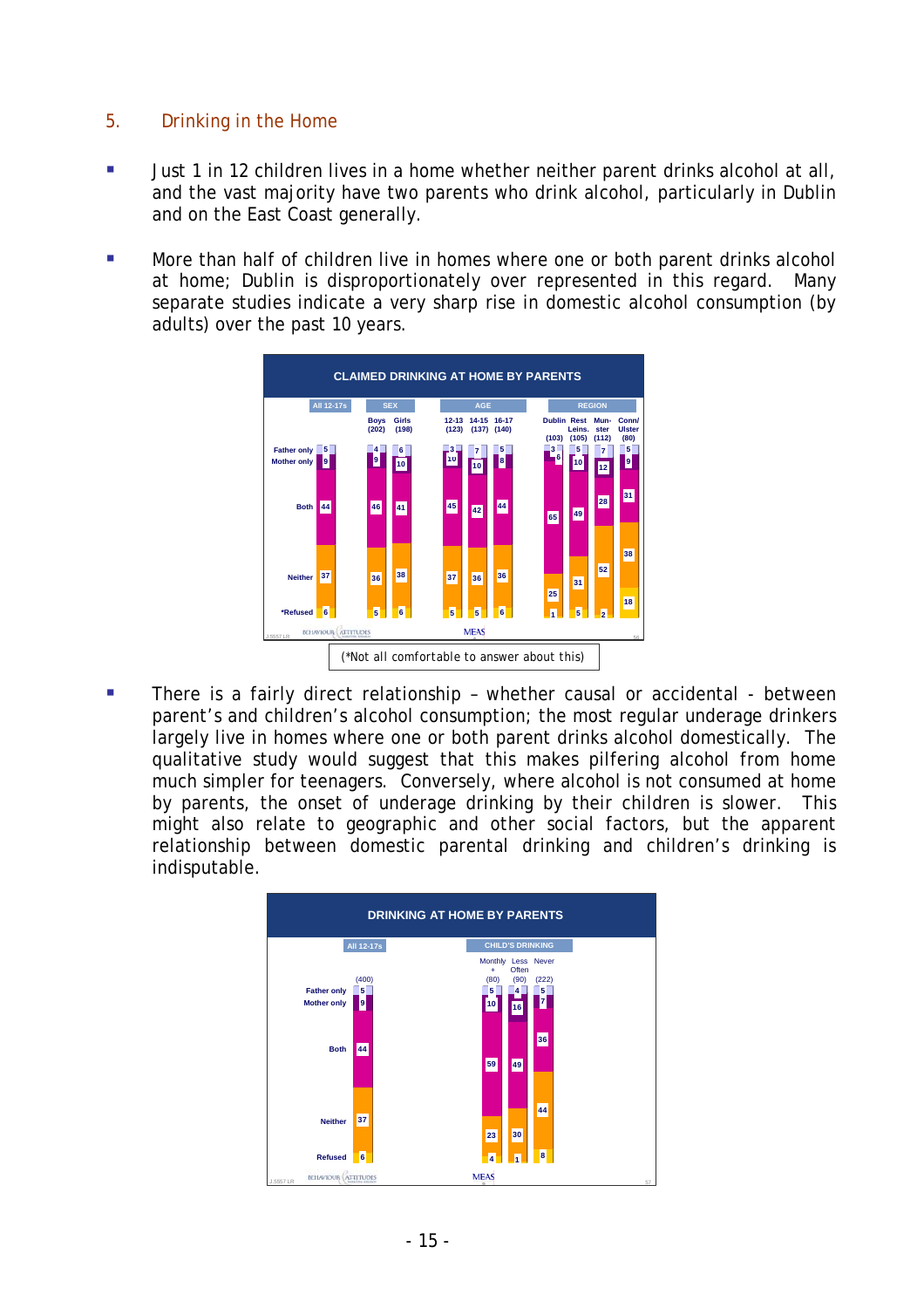# <span id="page-15-0"></span>6. Honesty

The vast majority of the 12-17 year old quantitative sample indicated that young people are generally not honest with their parents about whether they drink, nor indeed about how much they drink.



- This was a recurrent feature of the qualitative study as well. Many have sanction to drink to a limited extent, but feel confident enough to flaunt this rule, drinking in situations that are not sanctioned, or drinking more where they have some limited sanction.
- **This general 'dishonesty' may be surprising but is widespread. Interestingly, it is** directly reflective of how parents in this study described their own approach to alcohol, and their lack of truthfulness about it, when they were underage.

# 7. Cultural Context

- It seems that, on qualitative evidence alone, most parents behaviour 20 or 30 odd years ago was not vastly dissimilar from that of their children today, and that underage use of alcohol in Ireland is not a new phenomenon, although the range of drinks now available is much wider.
- **Essentially, the use of alcohol underage, and being untruthful with ones parents** about it, is effectively a cultural phenomenon (in that it is well engrained in Irish society, and largely repeated from generation to generation). However, 12-17 year olds feel that drinking is now a much more serious problem than it was in their parents day, and although parents endorse this view at some level, the historic behaviour (which they report about their own childhoods) indicates that the phenomenon of illicit/deceitful behaviour in respect of alcohol use is not entirely novel.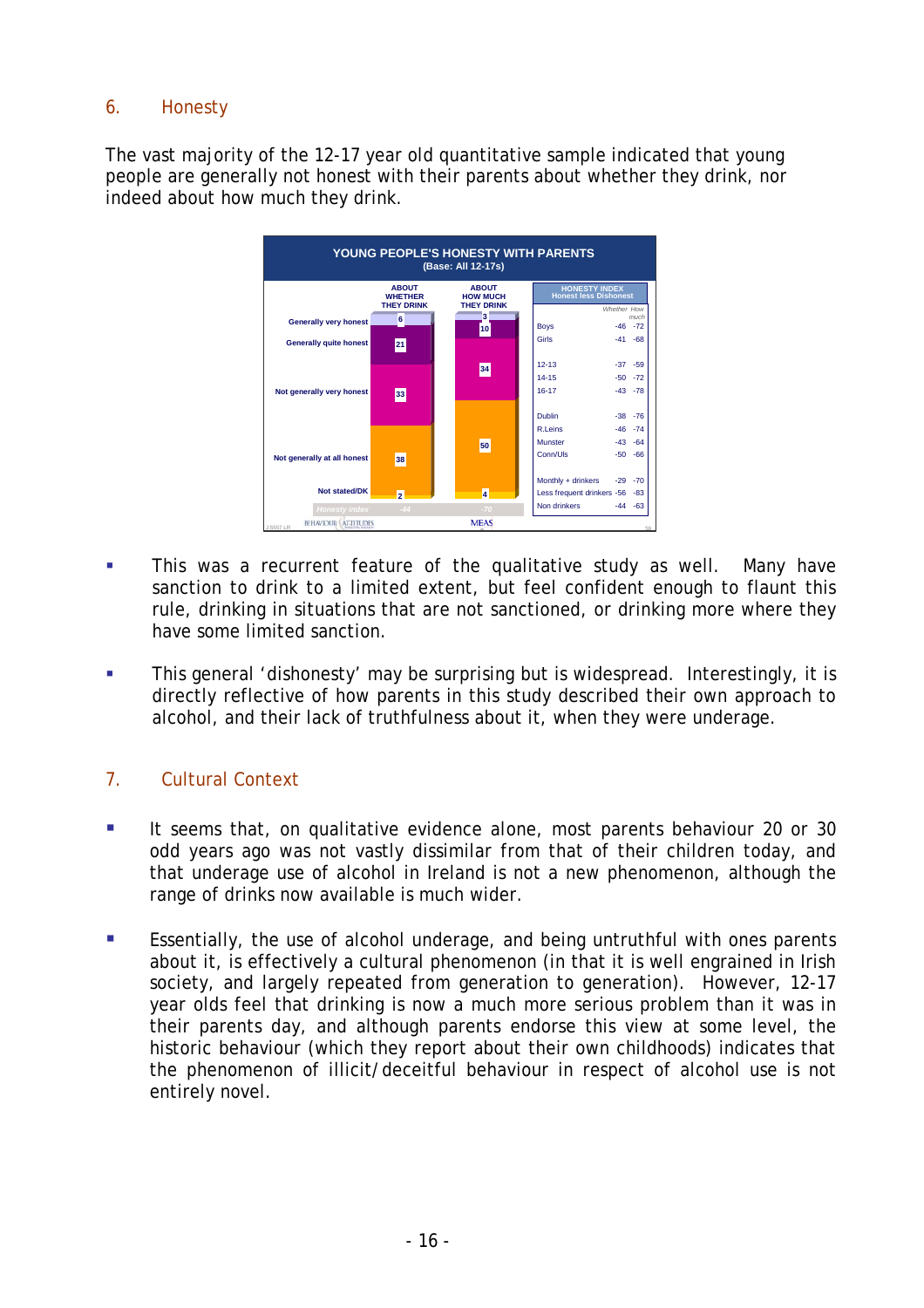<span id="page-16-0"></span>

## 8. Rule Setting

• Rule setting is clearly a weakness overall. While most children have been talked to directly by their mother (74%), father (67%) and teachers (64%) about alcohol, the numbers (who have been talked to) are constant across the three principle age bands. In effect, children may have been talked to once, but the message may not be reinforced or repeated over time, nor have subsequent conversations been initiated.



What is quite clear is that most (61%) realise that their parents and teachers are opposed to them drinking underage, but the level of strong opposition is felt to sharply erode why they reach 16/17 (just 39% of such parents are felt to be strongly opposed, in comparison with 76% of parents of 12-13 year olds). The qualitative phase suggested that this variation of rules may not be explicitly communicated, but that tacit approval may be hinted at by parents, or interpreted by children from various mixed signals (or the lack of strong objection).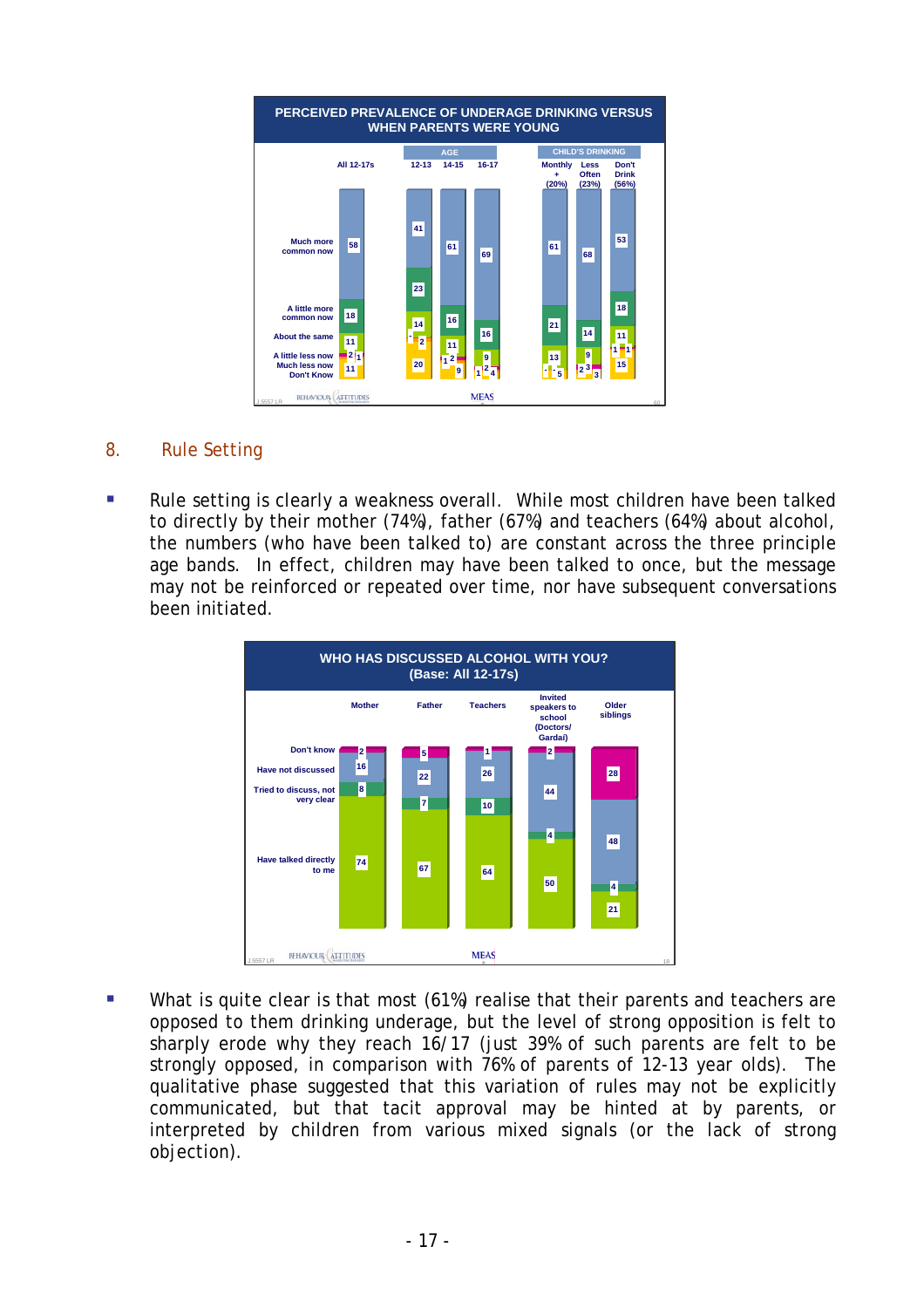

 Three quarters of 12-17 indicate the existence of domestic rules about underage drinking, but the level among 16 and 17 year olds is just 60%. Among this oldest group 36% are 'banned', 34% have occasional in home sanction and a further 25% approval to drink in or out of home. By the age of 15 many are granted some form of parental license and by 17 four out of five drink with permission, they claim.



- In the focus groups many mothers were very troubled by this issue, citing many different conundrums:
	- It is hard to 'stay friends' with children if they dogmatically refuse permission to drink in any situation. Often they want children to feel that they are on the same wavelength/understand them, and alcohol may be a less worrying issue, perhaps, than underage sex, or drug use. Parents are much less authoritative with their children nowadays than was the case in respect of their own parents approach. This is felt to be a good thing but makes rule setting or policing much harder.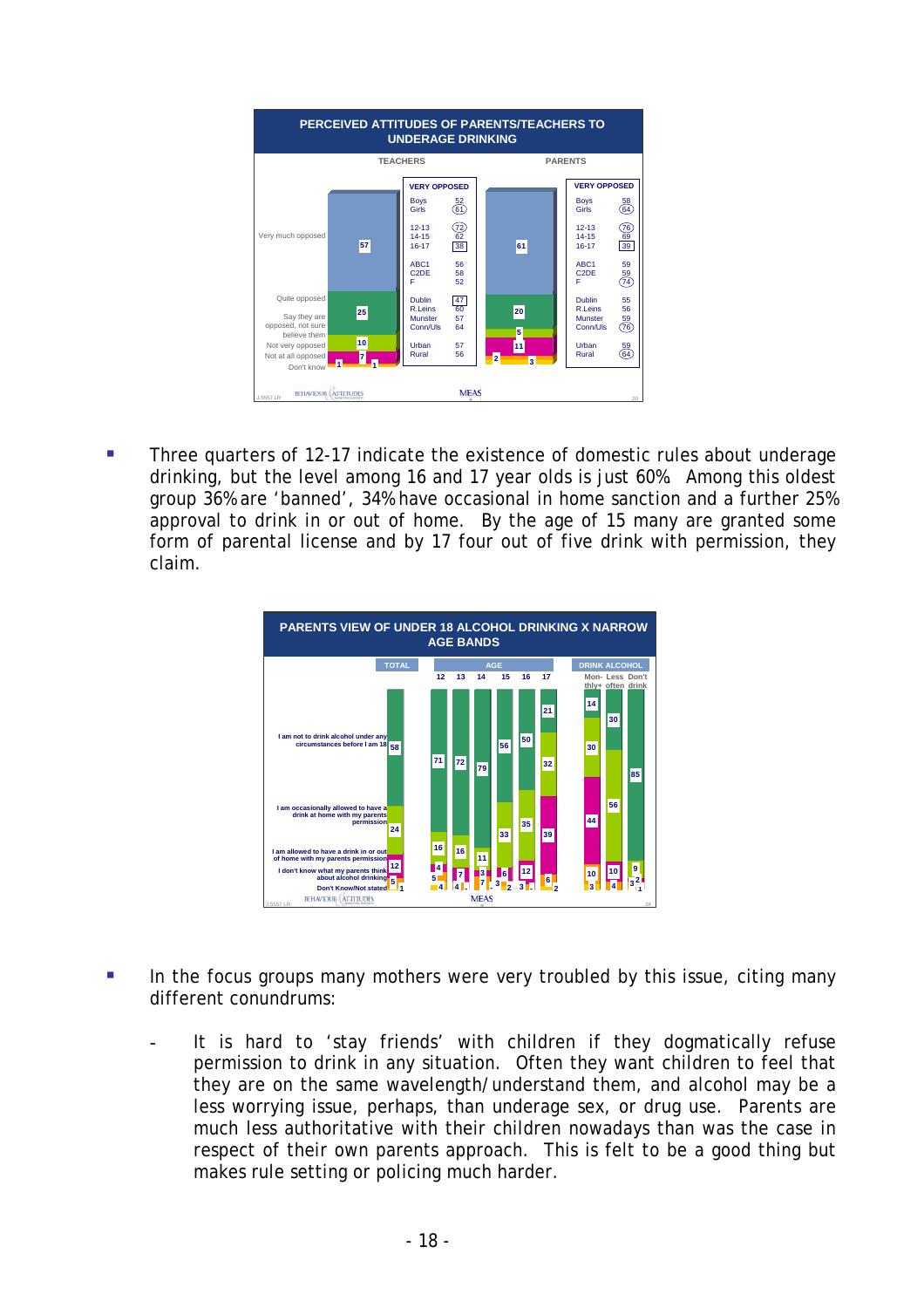- <span id="page-18-0"></span>Controlled in-home exposure is hoped to introduce children to alcohol in a less pressured and manic environment (in which they will hopefully learn to respect it). Many fear that if this is not allowed their children will be drinking in fields and where they may get into trouble. They would prefer to know when and if they are going to drink.
- Frequently mothers refer to overseas habits in respect of introducing children to wine, and commented that this does not seem to result in manic underage drinking by them. It is almost generally accepted that this must be the right approach, with foreign teenagers 'better' overall behaviour being used to justify this common view. Few, however, seem to acknowledge or think about the vast cultural difference in attitudes to alcohol between Ireland and mainland European countries.
- While not challenging the basis for the legal drinking threshold of 18, many believe that it does not operate in practise, and that their children may be mature enough at 17 (or part of a social group that socialises around alcohol and which it is impossible to forbid).
- There is wide variability from family to family: some girls are allowed drink at 'sweet 16' parties, boys might do so with permission after a Junior Cup Rugby match, many children are allowed a glass of wine at family dinners, or on holidays. Imposing a blanket ban causes too much trouble if other parents are facilitating controlled exposure, and leads to rows with other parents, and, not unusually, to those who advocate a ban being ostracised or characterised as unrealistic (or disconnected from reality).
- Rule setting is clearly hard but the absence of common acknowledgement of an acceptable modus operandi (whether a blanket ban or a compromise) undermines the intentions of many parents. For many parents the adoption of an independent stance is futile and more guidance and general agreement of a standard 'family policy' is needed.

# 9. Sibling Experience

**What is indisputable is that there is a very direct relationship between alcohol** drinking by 12-17 year olds and whether their older brothers or sisters had been previously allowed to drink (underage). The majority of regular young drinkers who have an older sibling indicate that their sibling had been previously allowed to drink underage. Effectively, once one child is allowed drink underage it follows on that other brothers and sister will seek, or be given, (or assume that they have) the same sanction. 41% of 14, 15, 16 and 17 year olds are bought alcohol by older siblings (although we don't know whether this is 'unconditional' purchase or a means of monitoring and controlling their younger siblings behaviour/intake).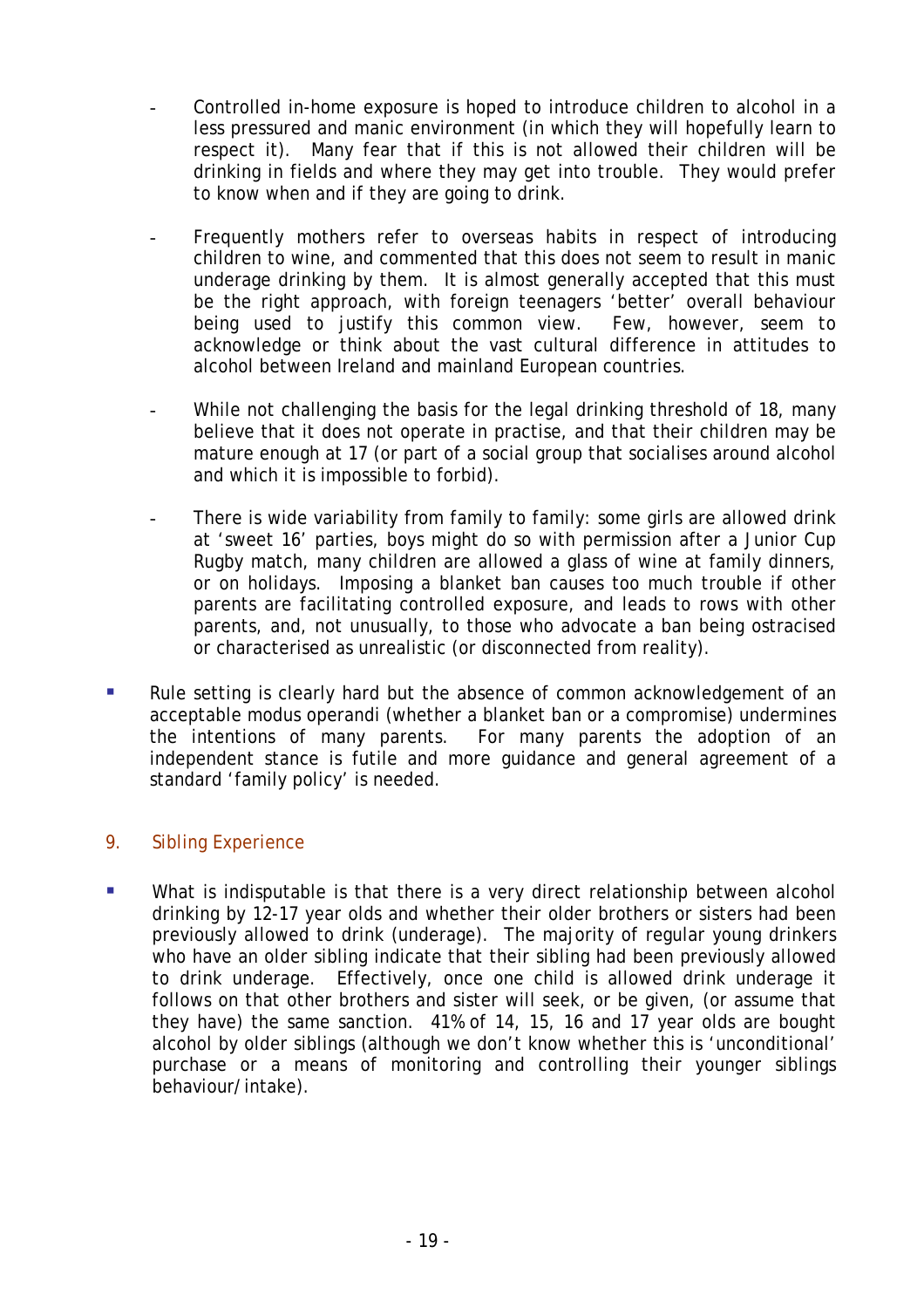<span id="page-19-0"></span>

 In the focus groups some indicated that their big brothers/sisters were much better and more pragmatic in relation to alcohol than their parents; having 'been there and done that' they keep an eye on their little brothers and sisters, and give them stern warnings even if they may also buy them alcohol. However, this presupposes a degree of responsibility/cop on among older siblings which may not always be present.

#### 10. Attitude Context

- **This document focuses a lot on drinking by parents and speculates about a** possible link between domestic parental drinking and children's drinking. However, there are indictors that in many instances this is not always deceitful behaviour, and that children may be operating with some degree of (often well intentioned) parental sanction.
- **The research does not conclude that such 'license' is a bad thing per se, and can** really only be definitive that the variability of rules about alcohol from family to family may undermine many parents' good intentions.
- It is interesting that many children who drink regularly feel that they should be entitled to drink if their parents do, while similarly, they are twice as likely (40% versus a 19% average for all 12-17s) to indicate that their parents drinking makes it easier for them to take alcohol from the home.
- **Again, we can't definitively say that these children are either anarchic or** underhand. They may simply be acting along the lines of the license or qualified permission laid down by their parents, or on the basis of some assumed element of tacit approval.
- Very few 16 and 17 year olds agree that drinking alcohol below the age of 18 is necessarily bad for them. It is regarded as a confidence booster but it is known and generally accepted to be dangerous.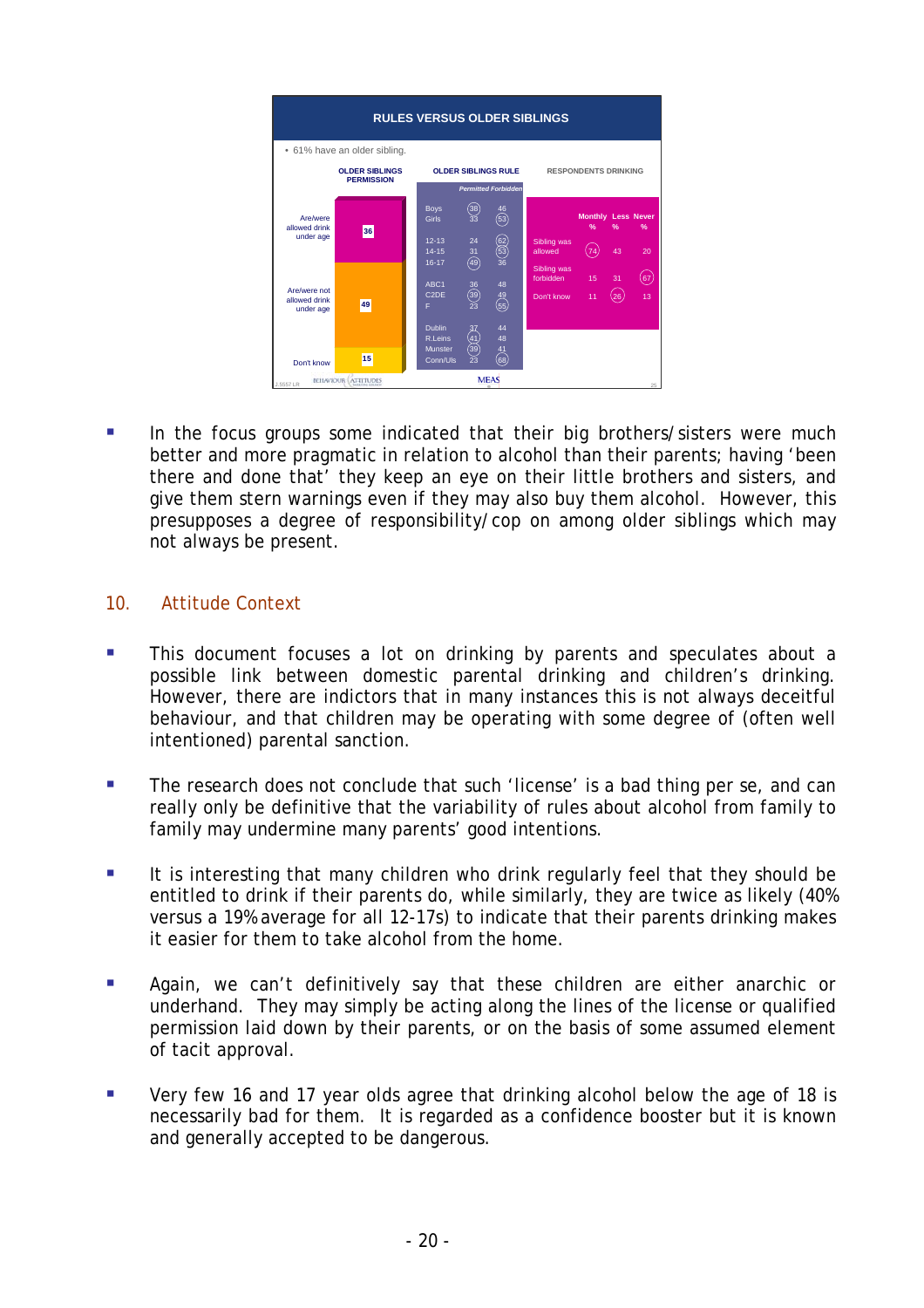<span id="page-20-0"></span>

| <b>ATTITUDES TO UNDERAGE DRINKING: NUMBERS AGREEING</b><br><b>MINUS DISAGREEING</b><br>(All 12-17s) |                   |           |           |       |             |              |                         |                           |              |
|-----------------------------------------------------------------------------------------------------|-------------------|-----------|-----------|-------|-------------|--------------|-------------------------|---------------------------|--------------|
|                                                                                                     |                   | X AGE     |           |       |             | <b>X SEX</b> |                         | <b>X CHILD'S DRINKING</b> |              |
|                                                                                                     | All<br>$12 - 17s$ | $12 - 13$ | $14 - 15$ | 16-17 | <b>Boys</b> | Girls        | <b>Month</b><br>$-1v +$ | Less<br>Often             | <b>Never</b> |
| It is dangerous                                                                                     | $+61$             | $+78$     | $+66$     | $+42$ | $+56$       | $+66$        | $+8$                    | $+48$                     | $+84$        |
| It is bad for people generally                                                                      | $+46$             | $+67$     | $+70$     | $+4$  | $+41$       | $+50$        | $-31$                   | $+50$                     | $+72$        |
| Bad for you under 18                                                                                | $+45$             | $+70$     | $+70$     | $-1$  | $+39$       | $+50$        | $-47$                   | $+27$                     | $+84$        |
| Helps you fit in                                                                                    | $-19$             | $-43$     | $-26$     | $+8$  | $-7$        | $-31$        | $+42$                   | $-12$                     | $-44$        |
| Adults always seem happier after a<br>few drinks                                                    | $+32$             | $+20$     | $+34$     | $-39$ | $+41$       | $+22$        | $+62$                   | $+38$                     | $+20$        |
| Upsets my parents                                                                                   | $+29$             | $+40$     | $-45$     | $+5$  | $+32$       | $+27$        | $-13$                   | $+26$                     | $+46$        |
| Causes fights at home                                                                               | $+25$             | $+38$     | $+27$     | $+12$ | $+26$       | $+25$        | $-10$                   | $+20$                     | $+38$        |
| Makes it easier to talk to people at<br>parties or discos                                           | $+1$              | $-37$     | $-4$      | $-40$ | $+10$       | $-7$         | $+88$                   | $+12$                     | $-33$        |
| Makes you feel confident                                                                            | $-17$             | $-59$     | $-28$     | $+29$ | $-16$       | $-18$        | $+77$                   | $-4$                      | $-53$        |
| Its exciting                                                                                        | $-43$             | $-76$     | $-53$     | $-6$  | $-37$       | $-50$        | $+35$                   | $-22$                     | $-80$        |
| Helps you forget your problems                                                                      | $-44$             | $-67$     | $-44$     | $-23$ | $-36$       | $-52$        | $+19$                   | $-48$                     | $-63$        |

- On the contrary, being drunk is socially embarrassing and while this may be less of an issue when the culture of regular drinking becomes well engrained at 16 or 17, the fear of making a fool of oneself is a marked disincentive to getting drunk.
- Similarly, many accept that girls are more likely to get into trouble with boys as a result of drinking, and this does operate as a deterrent for them also.

## 11. Affluence and Privilege

- It was frequently mentioned by parents that many young children have ready access to money, characterising one of the key differences between the context of their own youth and that of their children.
- In this and other studies we have noted consistently a growth in parents 'spoiling' and indulging their children in many different ways. This results from a desire for a closer, more equal or adult relationship with their children, but also out of the guilt that many parents experience by spending so much time away from home, at work etc.
	- 9 out of 10 fathers and more than half of mothers are now in employment and the level of female employment, moreso part time than full time, rises to 61% among the mothers of 16 and 17 year olds, according to this study.
	- However, there is no evidence of a relationship between children drinking and maternal employment; the level of maternal employment is actually lower (49% versus 55%) for those children who drink regularly than it is among the generality of teenagers.
- Almost half (43%) of 16 and 17 year olds work part time and the level is highest (between 43% and 51% depending on whichever of two different indices is used) among regular underage drinkers.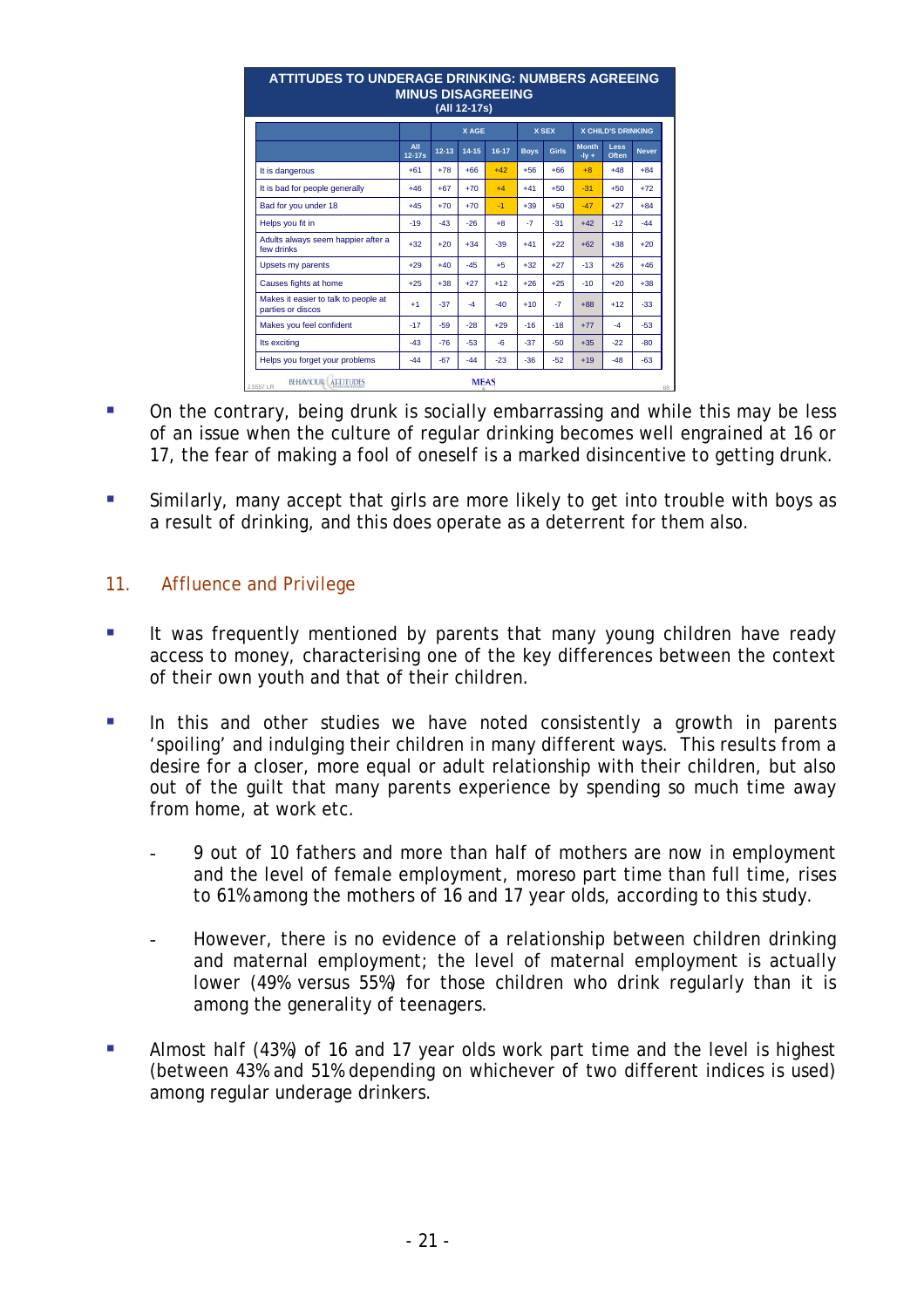| <b>PART TIME WORKING AND INCOME</b> |                             |                              |                                                 |                                       |                                                  |         |  |
|-------------------------------------|-----------------------------|------------------------------|-------------------------------------------------|---------------------------------------|--------------------------------------------------|---------|--|
|                                     | <b>Current Job</b>          | <b>Normally</b><br>work<br>% | <b>Work in</b><br>school hols.<br>$\frac{9}{6}$ | Avg hrs week<br>(current/last<br>iob) | <b>Avg Earning/wk</b><br>(current/last job)<br>€ | ∉hour   |  |
| All 12-17s                          | 20                          | 21                           | 34                                              | 18                                    | 94                                               | 5.22    |  |
| <b>Boys</b>                         | 16                          | 20                           | 33                                              | 21                                    | 103                                              | 4.91    |  |
| Girls                               | 24                          | 22                           | 34                                              | 15                                    | 85                                               | 5.67    |  |
| $12 - 13$   -                       |                             | $\overline{2}$               | $\overline{\mathbf{4}}$                         | $15*$                                 | 56*                                              | $3.73*$ |  |
| $14 - 15$                           | 14                          | 17                           | 28                                              | $19*$                                 | $75*$                                            | $3.95*$ |  |
| $16 - 17$                           |                             | 43<br>41                     | 65                                              | 18                                    | 104                                              | 5.37    |  |
| <b>Dublin</b>                       | 23                          | 23                           | 29                                              | 15                                    | 100                                              | 6.67    |  |
| R. Leinster                         | 22                          | 24                           | 45                                              | 22                                    | 103                                              | 4.68    |  |
| <b>Munster</b>                      | 14                          | 16                           | 30                                              | 19                                    | 94                                               | 5.05    |  |
| <b>Conn/Ulster</b>                  | 20                          | 21                           | 29                                              | 13                                    | 64                                               | 4.92    |  |
| Urban                               | 19                          | 20                           | 31                                              | 17                                    | 98                                               | 5.76    |  |
| Rural                               | 20                          | 22                           | 37                                              | 19                                    | 89                                               | 4.68    |  |
| <b>Drink Monthly</b>                |                             | 145<br>51                    | 70                                              | 19                                    | 114                                              | 6.00    |  |
| <b>Drink Less</b>                   | 22                          | 24                           | 47                                              | 19                                    | 90                                               | 4.74    |  |
| <b>Don't Drink</b>                  | 10                          | 9                            | 16                                              | 15                                    | 66                                               | 4.40    |  |
| J.5557 LR                           | <b>BEHAVIOUR: ALTITUDES</b> |                              | <b>MEAS</b>                                     | *Small Base Sizes                     |                                                  | 73      |  |

Many children receive regular pocket money as well, and only a third of 16 and 17 year olds do not. There is evidence that those who drink regularly are less likely to be in receipt of pocket money (as a deterrent perhaps?), but those underage drinkers who do receive it are being given an average of €24 per week.



 $\overline{\phantom{a}}$ receipt of €58 per week from various sources on average (i.e. working plus pocket money). A typical 16 or 17 year old spends up to €44 per week, although they are in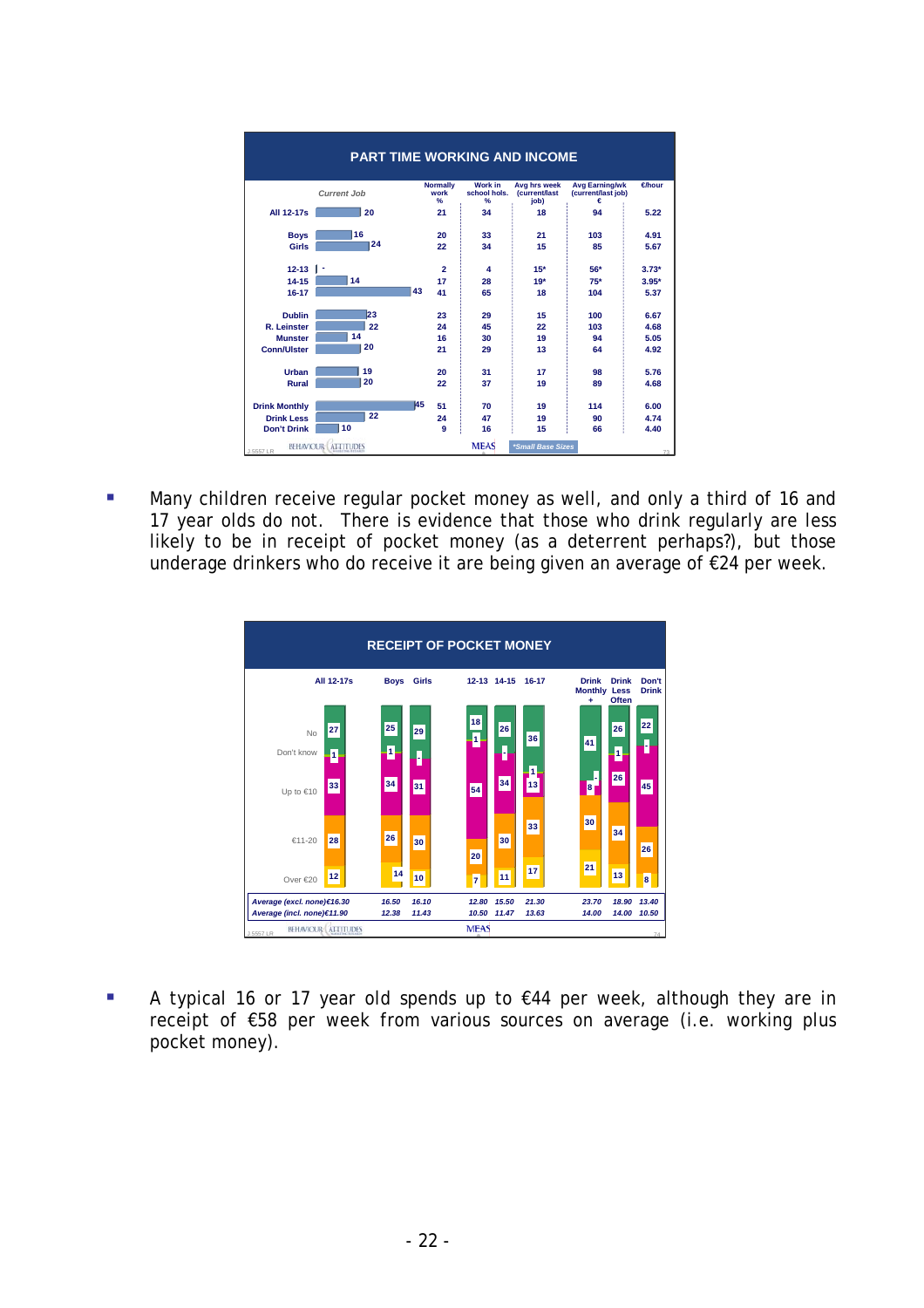<span id="page-22-0"></span>

|                      | <b>AVERAGE</b><br><b>EARNINGS</b><br><i><b>(including)</b></i><br>nothing) | <b>AVERAGE</b><br><b>POCKET</b><br><b>MONEY</b><br>(including<br>nothing) | <b>TOTAL</b><br><b>AVERAGE</b><br><b>INCOME</b><br>(including<br>nothing) | <b>TOTAL</b><br><b>AVERAGE</b><br><b>EXPENDITURE</b><br>(including<br>nothing) | <b>AVERAGE</b><br><b>DRINK</b><br><b>EXPENDITURE</b> |
|----------------------|----------------------------------------------------------------------------|---------------------------------------------------------------------------|---------------------------------------------------------------------------|--------------------------------------------------------------------------------|------------------------------------------------------|
|                      | €                                                                          | €                                                                         | €                                                                         | €                                                                              | €                                                    |
| All 12-17s           | 18.80                                                                      | 11.90                                                                     | 30.70                                                                     | 26.82                                                                          | 2.61                                                 |
| <b>Boys</b>          | 16.48                                                                      | 12.38                                                                     | 28.86                                                                     | 26.46                                                                          | 3.18                                                 |
| Girls                | 20.40                                                                      | 11.43                                                                     | 31.83                                                                     | 27.19                                                                          | 2.02                                                 |
| $12 - 13$            |                                                                            | 10.50                                                                     | 10.50                                                                     | 13.80                                                                          | .02                                                  |
| $14 - 15$            | 10.50                                                                      | 11.47                                                                     | 21.97                                                                     | 21.26                                                                          | .77                                                  |
| $16 - 17$            | 44.72                                                                      | 13.63                                                                     | 58.35                                                                     | 43.71                                                                          | 6.68                                                 |
| <b>Drink Monthly</b> | 51.30                                                                      | 14.00                                                                     | 65.30                                                                     | 58.06                                                                          | 11.79                                                |
| <b>Drink Less</b>    | 19.80                                                                      | 14.00                                                                     | 33.80                                                                     | 25.62                                                                          | 1.10                                                 |
| Don't Drink          | 6.60                                                                       | 10.50                                                                     | 17.10                                                                     | 16.56                                                                          |                                                      |

- **Alcohol forms only a small proportion of their expenditure (10% for all 12-17s, or** 15%, at just under €7 per week, for 16 and 17 year olds) and is evidently quite affordable for potential underage drinkers. It is perhaps encouraging that it is only the sixth largest item in a list of things that children spend money on. 17% of 12-17s spend money on alcohol each week, with a per capita spend  $\epsilon$ 2.53 only, but a far higher average of €14.90 among those teenagers who buy alcohol frequently.
- It is clear that the cost of alcohol cannot act as a deterrent, as teenagers are now quite affluent.
- 12. Popular Culture, the Media and Alcohol
- **The quantitative survey indicated that 57% of all 12-17 year olds (and not** increasing very markedly with age: it is 55% at 12/13) have a television in their own room. This is slightly more an urban and working class phenomenon, but not substantially so.

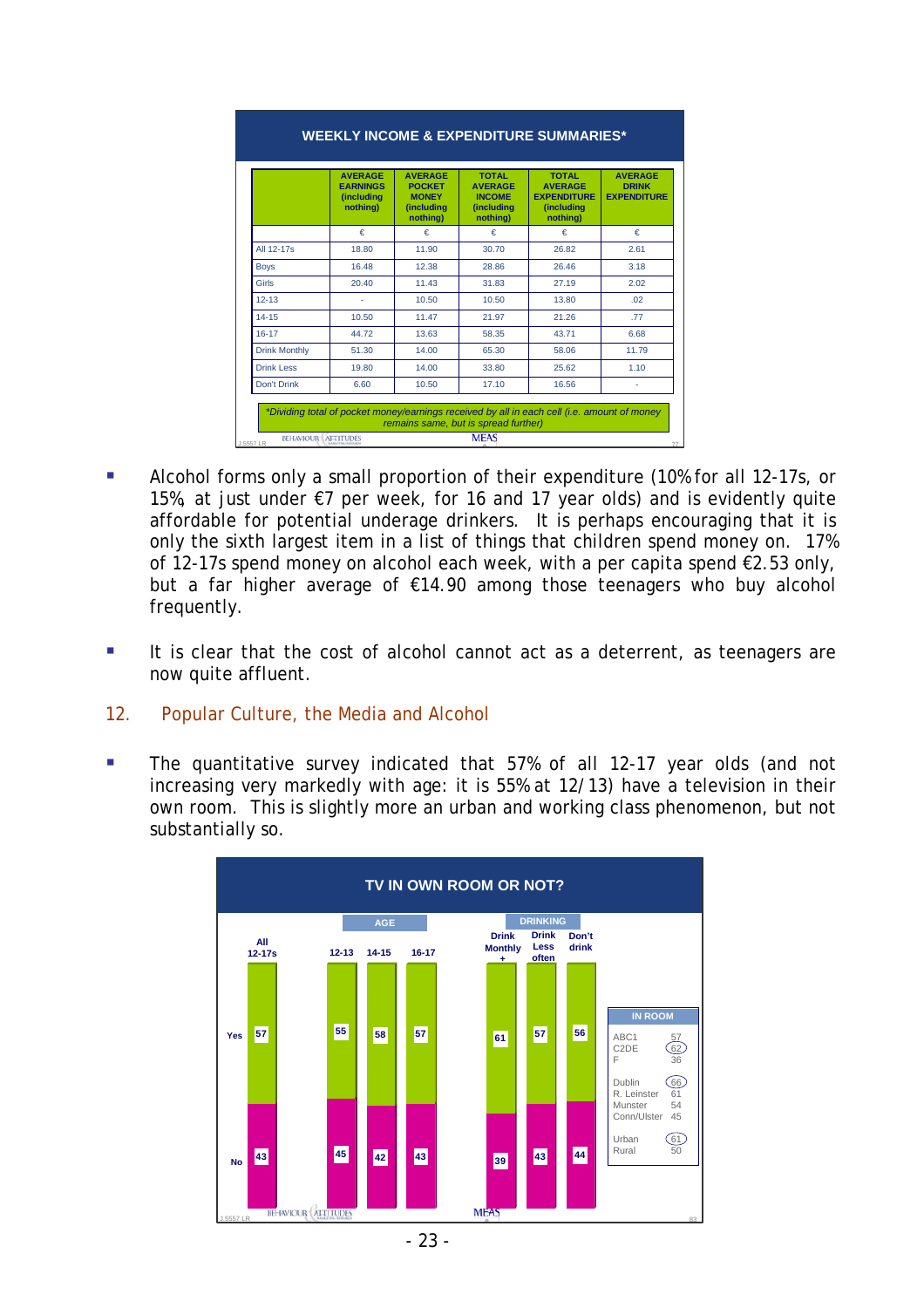- <span id="page-23-0"></span> During the focus groups it became apparent that many children's access to television is virtually unfettered, and the programmes which they watch are relatively adult, while the advertising and programming they most avidly discuss is rarely local, nor indeed screened on terrestrial (i.e. Irish regulated) channels.
- **Thus, most have exposure to a wide variety of programming and it is very rare for** them to watch TV in the company of either parent.
- This may be unremarkable perhaps, but it is very clear from even the youngest focus groups that many of their attitudes to and perspectives of alcohol are shaped and moulded by their exposure to it through the lens of popular culture. They may have little or no regard for alcohol advertising, nor very much exposure to or awareness of locally originated alcohol campaigns, but they witness massive usage of alcohol by celebrities, footballers, pop stars and so on. Some of this exposure is through tabloid and increasingly broadsheet newspapers and magazines (often their parents), but much of it is from pop culture TV programming and so on.
- **The cultural context around alcohol is massively altered, and whereas** footballers, pop stars and so on were once 'squeaky clean', many 12 year olds are well versed in the alcohol intake of Colin Farrell, Britney Spears, Wayne Rooney and many others. Alcohol is 'cool' in much of youth culture and society, and this coolness is fuelled by exposure to mainstream media.
- **•** On the evidence of the focus groups this has had a substantial effect in normalising attitudes to alcohol, and would seem to be much more effective at boosting its cachet than overt marketing or advertising by alcohol brands themselves.
- Mobile phones are almost ubiquitous for teenagers; they give teenagers and their parents a greater sense of security, but also facilitate braver and sometimes more reckless behaviour by their kids. They operate as a security blanket but are also central to teens social networking and socialising.
- 13. Relationship With Adolescent Children
- Other aspects discussed in detail in the qualitative groups, but which are much less statistically quantifiable, underscore how the context of societal change opens up children to many more opportunities to transgress. These are commented upon by both children and parents.
	- Adolescence is now more of an 'awkward age' than it had been in the past, with a more marked delineation between being a child and being an adult.
	- Many, and particularly girls, transit into a limbo between childhood and adulthood much earlier nowadays. They tire of childish things much younger but are not able to live an adult life, although they may have started to dress, look and act older. This phase is as challenging for parents as it is for their children and few know how to handle these changes.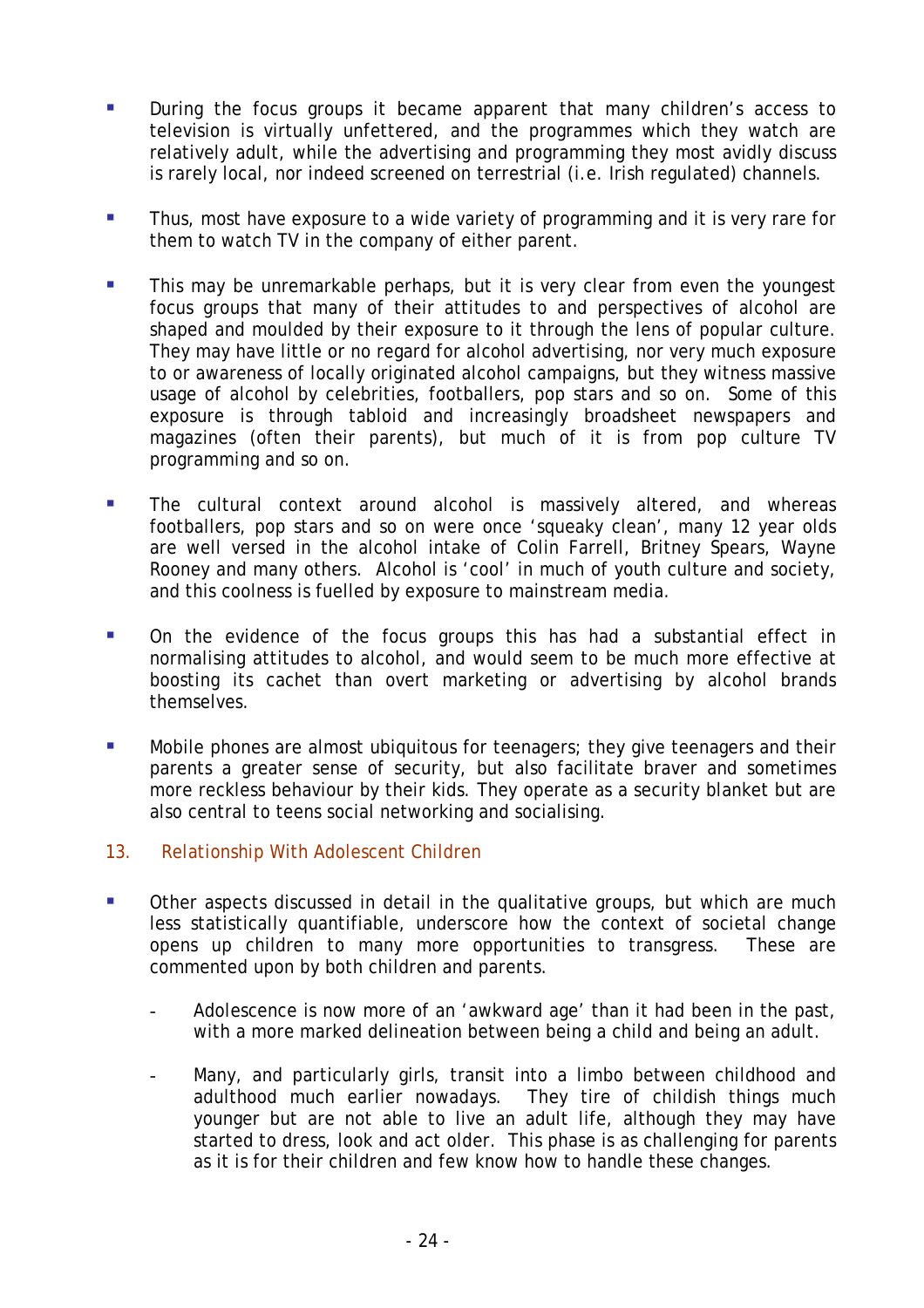*"You're watching people all around you drinking, and you want to try it too, there's nothing strange about that."* 14-year-old girl, Dublin

- For boys, sport's participation bonds them to 'the world of the child' for longer, but among young girls sport is increasingly being given up very young.
- Children also have greater confidence and opportunity nowadays, allowing them to overstep a boundary of which their parents may have been much more fearful. This confidence increases their potential likelihood of drinking but also fuels other ills.
- **Parents readily list drugs, alcohol, the risk of teen pregnancy, the possibility of** becoming involved in random street violence, and exposure to 'crazies'/'perverts' outside the home as major worries.
	- Other subsidiary worries are "falling in with bad company"
	- Dieting and the risk of bulimia/anorexia etc. (mainly for girls).
	- General lawlessness and the risk of gradually drifting 'across the line' vis-à-vis being a public nuisance is also a concern. Teenagers push the boundaries of the law moreso nowadays.

*"There is a local curfew now to stop trouble. If they're caught once they get a warning, the second time they're driven home and the third time they have to get their parents to pick them up from the Garda station. They think nothing of it, and have no shame at being driven home: in our day if a Garda looked at you, you'd run away".* (Middle class suburb, Rathfarnham, County Dublin)

- Another aspect of the study which is striking relates to parents perception of how honest they had been with their own parents, and the extent to which they ultimately believe what their own children say to them nowadays. In essence, most of the mothers attending focus groups had drunk underage, but concealed this from their parents. They now place particular importance upon maintaining an honest, open relationship with their own children, in the belief that by being closer to them, they know better what they are doing. They would seem to (want to) largely believe what their children say to them about alcohol, although they often are conscious that they had been less than truthful themselves in their own youth. Some clearly do not believe their children all the time, but many want to believe what they say to them.
- **The crux however, is that in maintaining an 'adult to adult' relationship of trust** and openness, parents often sacrifice their ability to be vigilant, or more in control of their children when the need arises. For many parents however this trade-off is worthwhile; children may not fully tell them the truth, but the greater trust and honesty engendered between parent and child is normally considered more valuable than the stricter rule setting of their own childhoods, which many mothers feel did not work.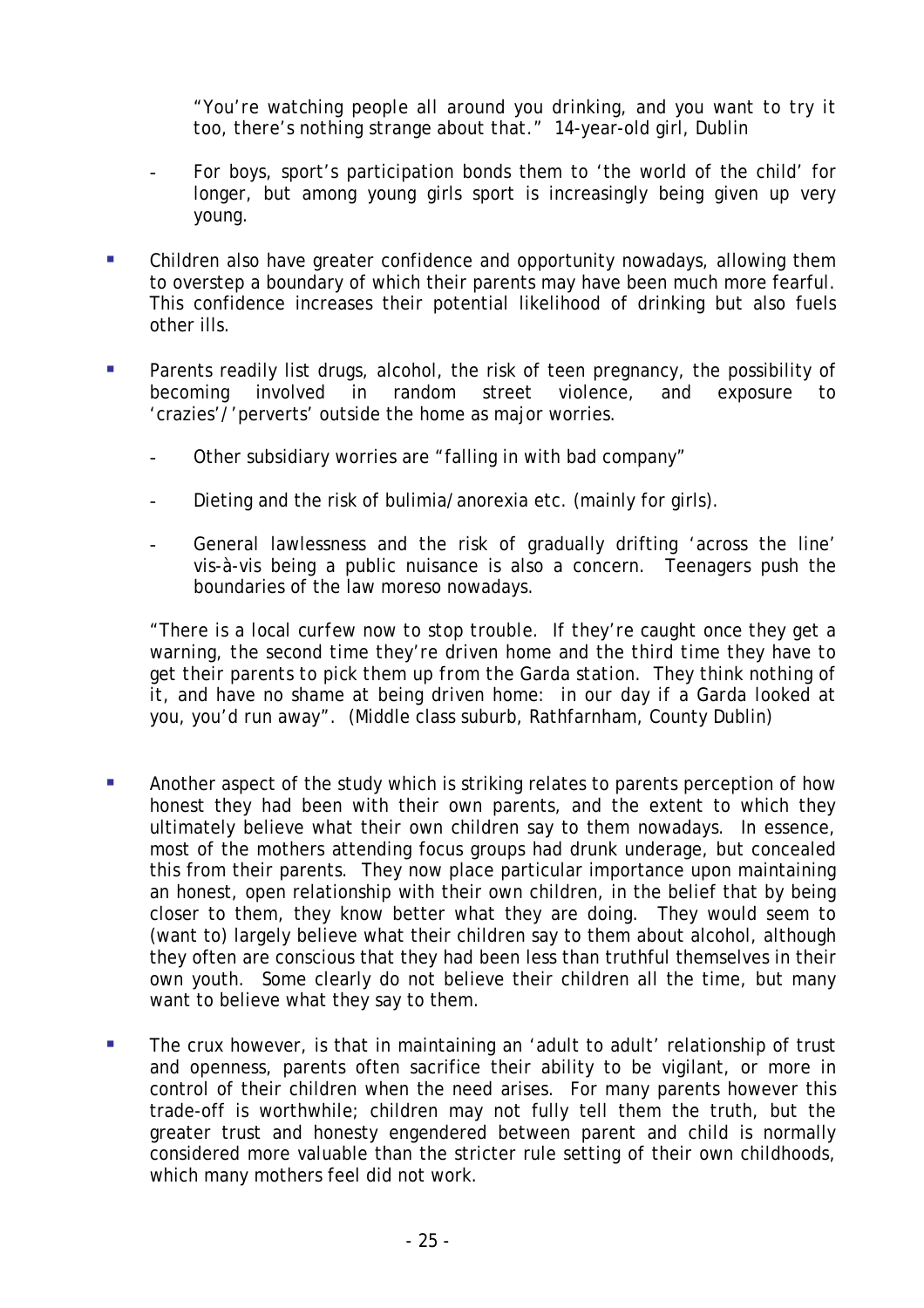# <span id="page-25-0"></span>**TECHNICAL APPENDIX**

## Qualitative Phase

- **Nine focus group discussions were fielded with children and three with mothers** of teenagers. The children's groups lasted between 60 and 90 minutes.
- **The groups were recruited by experienced field researchers with parental** consent being granted in writing.
- The qualitative phase was moderated by two young but experienced researchers (David Fanning and Martha Fanning) and an older researcher (Larry Ryan).
- **The groups were structured as follows:**

| <b>Group</b> | <b>Sex</b>  | Age       | <b>Class</b>                  | <b>Location</b>    |
|--------------|-------------|-----------|-------------------------------|--------------------|
| 1.           | <b>Boys</b> | $10 - 11$ | BC <sub>1</sub>               | North Dublin       |
| 2.           | <b>Boys</b> | $10 - 11$ | C <sub>2</sub>                | Kilkenny           |
| 3.           | Girls       | $10 - 11$ | BC <sub>1</sub>               | South Dublin       |
| 4.           | Girls       | $13 - 14$ | C <sub>1</sub> C <sub>2</sub> | Cork               |
| 5.           | Girls       | $13 - 14$ | BC <sub>1</sub>               | <b>West Dublin</b> |
| 6.           | <b>Boys</b> | $13 - 14$ | C <sub>1</sub> C <sub>2</sub> | Limerick           |
| 7.           | <b>Boys</b> | $16 - 17$ | BC <sub>1</sub>               | North Dublin       |
| 8.           | Girls       | $16 - 17$ | C <sub>2</sub>                | <b>West Dublin</b> |
| 9.           | Girls       | $16 - 17$ | C <sub>1</sub>                | Athlone            |
|              |             |           |                               |                    |

| Group | Age       | <b>Class</b>    | Criteria                                  | Location      |
|-------|-----------|-----------------|-------------------------------------------|---------------|
|       | $30 - 40$ | BC <sub>1</sub> | Mothers of first                          | Dublin        |
| 2.    | $35 - 45$ | C <sub>2</sub>  | 14-16 year old<br>child                   | Athlone       |
| 3.    | $40 - 50$ | C <sub>12</sub> | Mothers of<br>second/<br>subsequent 14-16 | <b>Dublin</b> |

**Parents who participated were all alcohol drinkers but no attitudinal or other** participation controls were exercised.